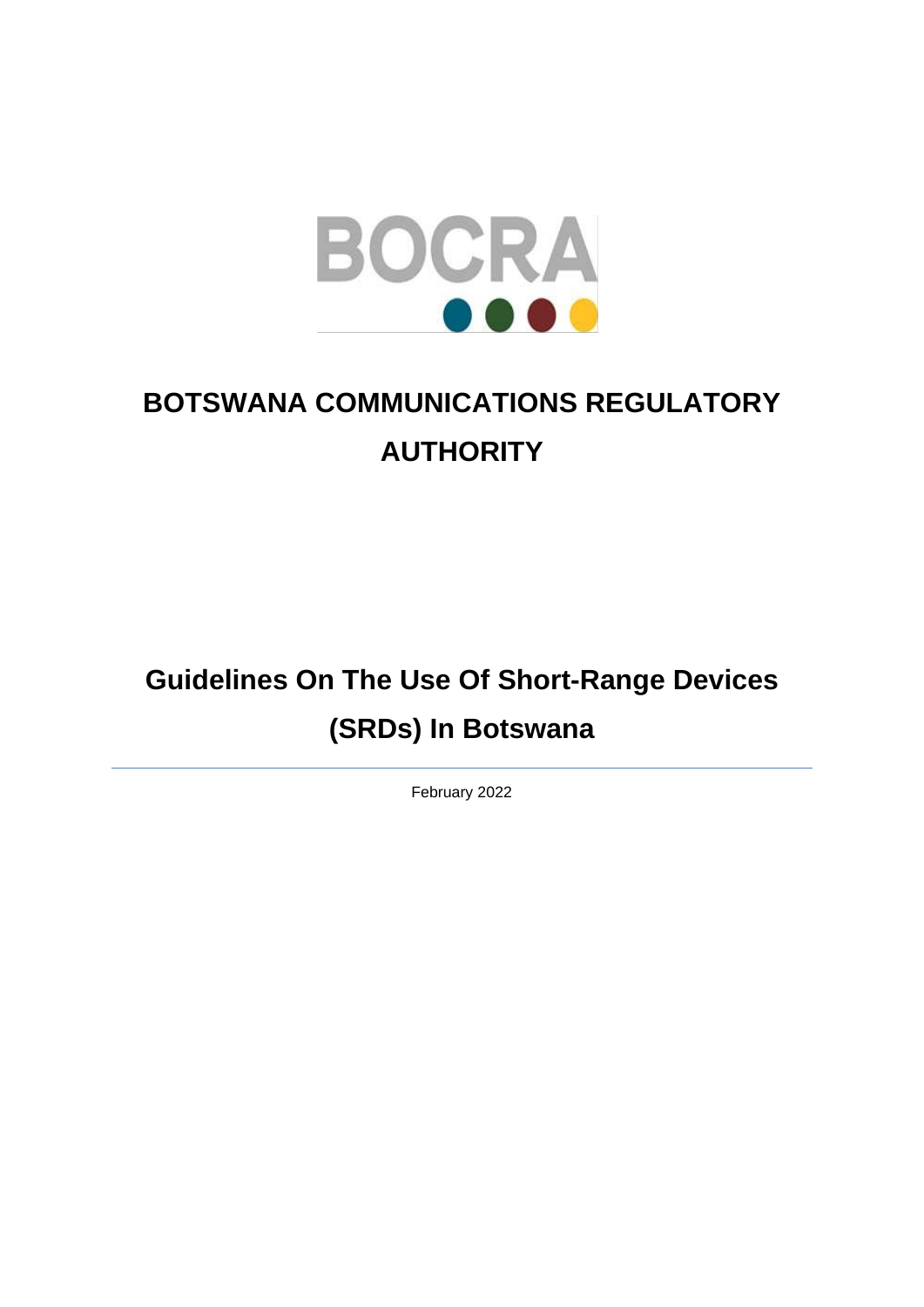### **Table of Contents**

| 6. ANNEXURE A: BOCRA FREQUENCY BANDS FOR SRD APPLICATIONS 11 |  |
|--------------------------------------------------------------|--|
|                                                              |  |
|                                                              |  |
|                                                              |  |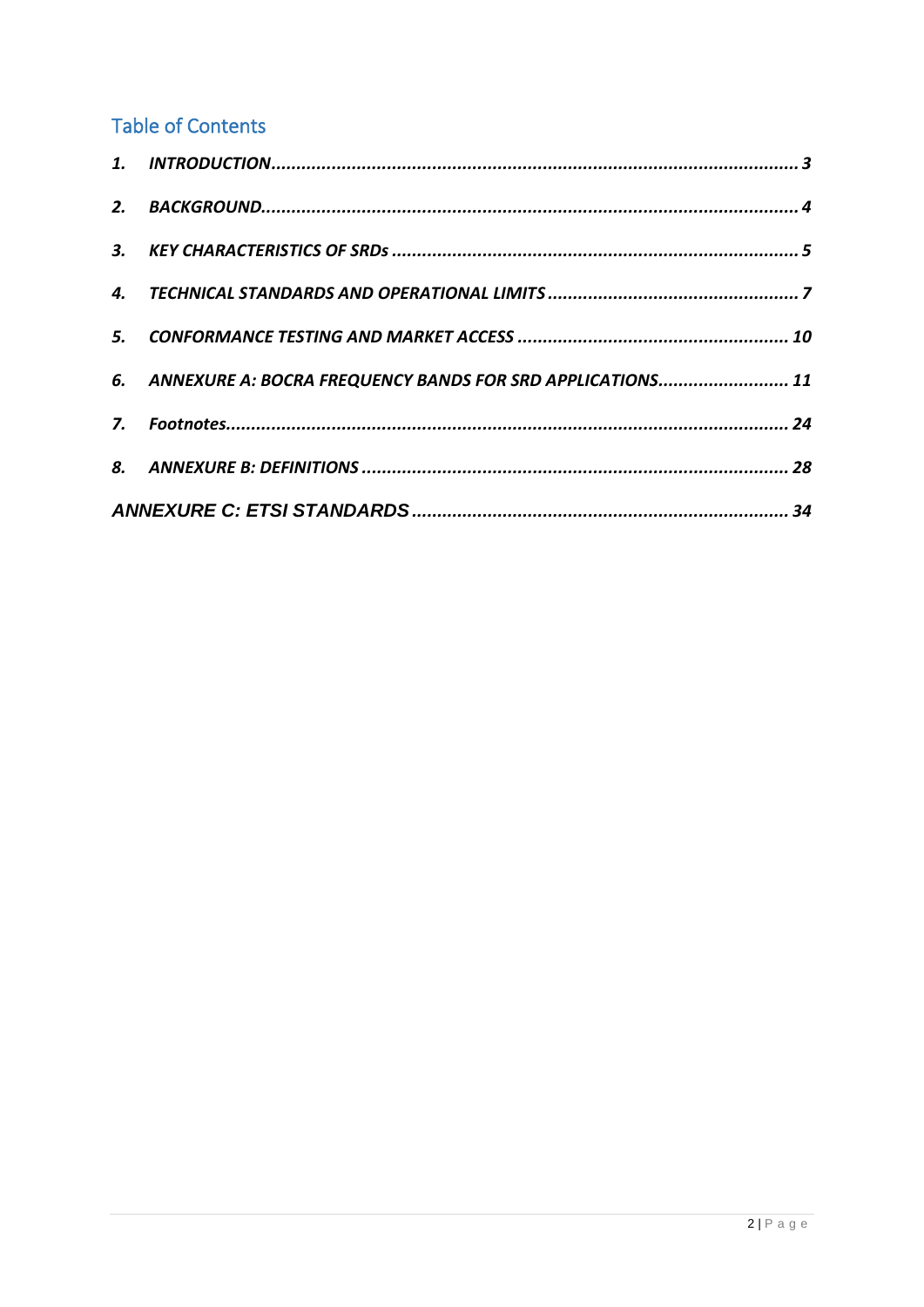#### <span id="page-2-0"></span>**1. INTRODUCTION**

- 1.1. The purpose of this guideline is to guide frequency bands, technical standards and regulatory requirements for the use of Short-Range Devices (SRDs) in Botswana, to the extent possible.
- 1.2. SRDs are usually labelled as "short-range" or sometimes "lowpower" devices since they generally have low-power transmissions and are therefore confined in their area of operation. Considering however the list of SRD devices and their respective emissions, (see Annexure A), it is evident that it is not possible to place a specific distance or power limit on SRDs to define these devices.
- 1.3. What then differentiates SRDs from radio communications systems and applications? The main characteristic of an SRD is its low probability of causing harmful interference, either to other SRDs or radiocommunication services operating following the National Table of Frequency Allocations. Furthermore, the amount of these devices deployed and used, frequently as consumer devices, makes it very difficult and unnecessarily burdensome for the regulator to licence such devices. Because of the widespread use of these devices, and the fact that the probability of causing interference is very low, SRDs can generally be used without the need for a radio frequency spectrum licence except for an authorisation letter from the regulator. In some countries, therefore, these devices are regulated through spectrum licence-exempt regulations. Another characteristic of certain SRDs is the fact that it can be taken across national borders, making it more difficult to regulate and/or control. For example, laptops and cell phones have built-in Wi-Fi and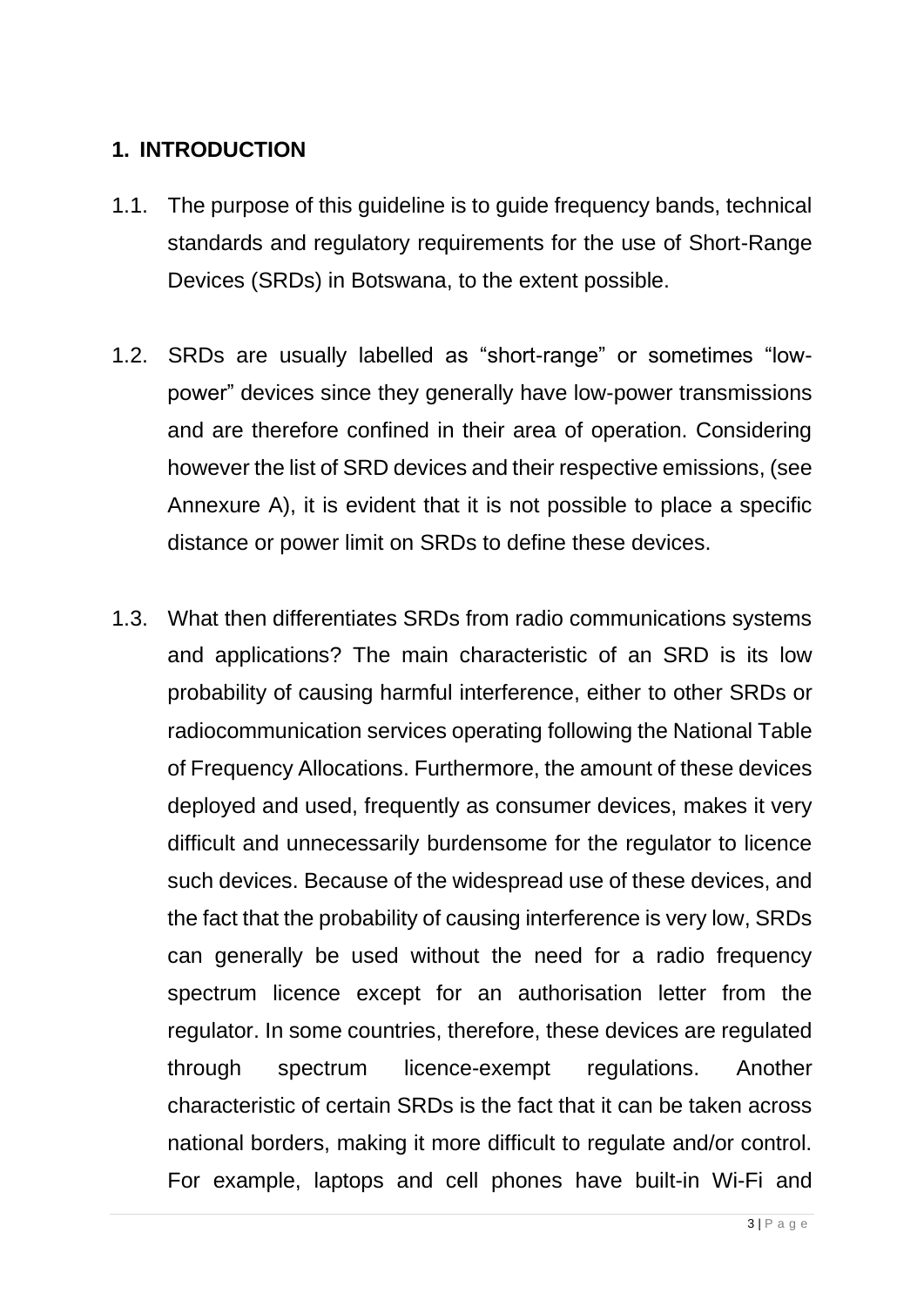Bluetooth capabilities which are taken across borders as embedded devices, which cannot in practice be stopped at national borders. The same applies to many other types of SRDs such as certain RFID devices used for tracking cargo, medical implants, etc. Section [3](#page-4-0) contains a more detailed list of characteristics of SRDs.

1.4. Internationally, there is an increase in demand for the use of SRDs for various applications and services operating in a range of radio frequency bands. SRDs are used in a variety of applications including, amongst others, household appliances, toys, medical devices and instruments, warehouse management and logistics, wireless telemetry and telecommand, vehicular applications, railway applications, alarms and security systems and applications, remote controls, radio frequency identification systems, wireless audio systems, cordless telephones and local area networks. SRDs have become such a part of our daily lives that the use of these devices is often taken for granted or in many cases, people do not even realise that they are using a radio device.

# <span id="page-3-0"></span>**2. BACKGROUND**

2.1. Short Range Devices have been in use in Botswana for many years. Most SDRs came already embedded in consumer products which were developed following internationally recognised standards. In recent years, there is interest from the local community to develop their own Low Power Wide Area Networks (LPWANs) in Botswana for use in different application, especially smart metering. This called for the development of guidelines for the local community on the use of SRDs in Botswana.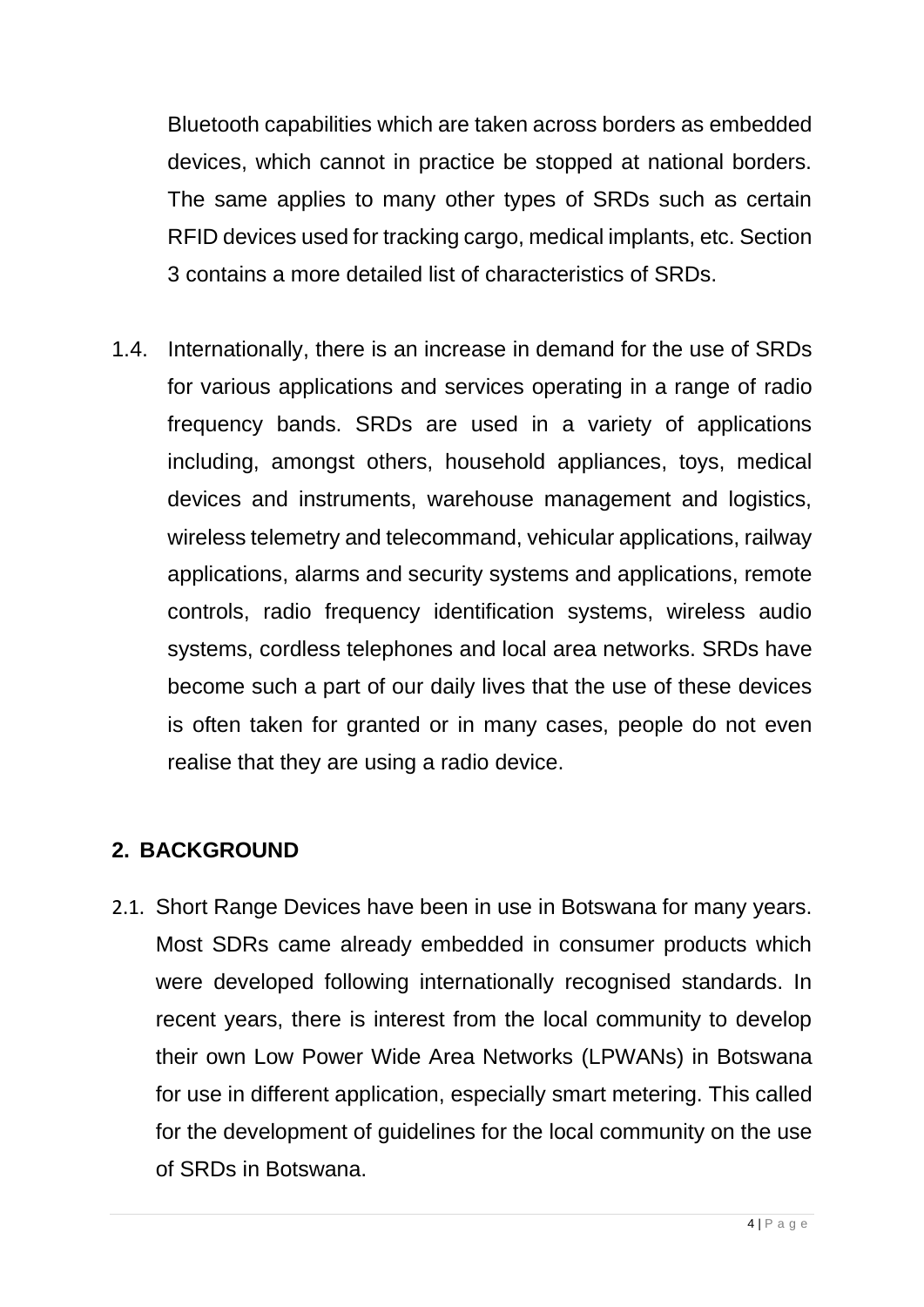2.2. The Communication Regulatory Association of Southern Africa (CRASA) has developed harmonised framework for the harmonisation of frequencies for short-range devices for use in SADC. The harmonisation of the use of SRDs in the SADC region benefits circulation of equipment, economies of scale and improved interference management. This guideline has been adapted from the framework for the harmonisation of frequencies for short-range devices in SADC.

# <span id="page-4-0"></span>**3. KEY CHARACTERISTICS OF SRDs**

- 3.1. Key characteristics of SRDs include, amongst others:
- a) SRDs are not defined as a radiocommunication service in Article 1 of the ITU Radio Regulations although some devices may operate under a radiocommunication service (e.g. the fixed or mobile service);
- b) SRDs have a low probability of causing harmful interference;
- c) SRDs operates on a non-interference and non-protection (NINP) basis unless specific protection is afforded due to national importance;
- d) Since SRDs operate on a NINP basis they are generally required to cease operation when causing harmful interference (or eliminating the harmful interference), even if operating within the defined technical and operational parameters;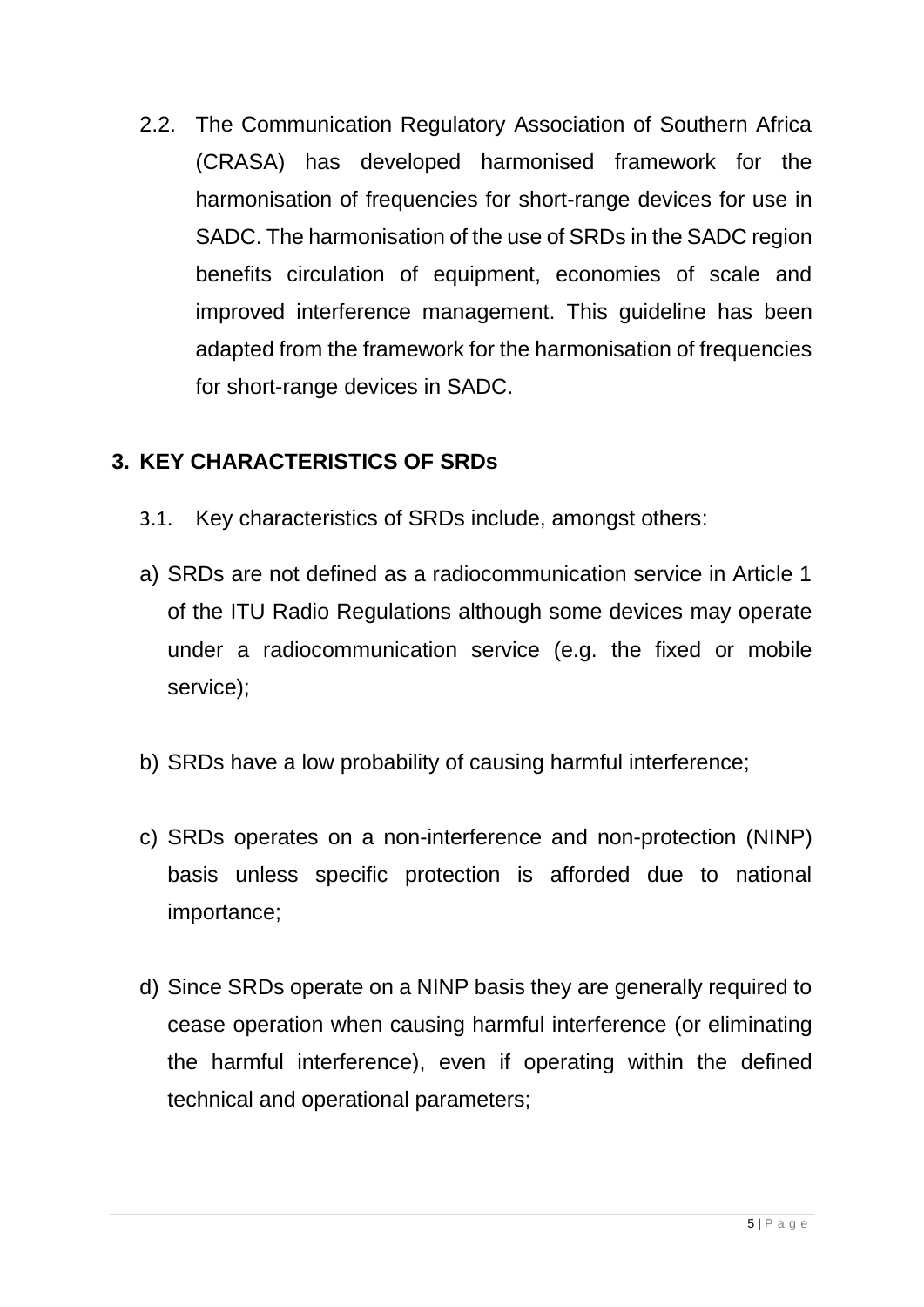- e) SRDs generally operate on a radio frequency spectrum licence exempted basis (unless otherwise specified);
- f)SRDs are not ISM applications as defined in Article 1.15 of the ITU Radio Regulations; SRDs should therefore also accept interference from ISM devices;
- g) SRDs could be used virtually everywhere; movement can generally not be controlled including cross-border movement in some cases;
- h) Some devices are stand-alone whereas others are integrated into other equipment, devices, appliances or objects or could even be implanted in humans or animals;
- i) SRDs can provide either unidirectional or bidirectional communications;
- j) SRD devices generally use integral**<sup>1</sup>** or dedicated**<sup>2</sup>** antennae; external**<sup>3</sup>** antennae could be used in some cases if allowed;
- k) The use of SRDs are generally controlled through certain technical, regulatory and operational restrictions;
- l) Type approval or conformance testing is generally required to ensure that SRDs operates within the prescribed technical criteria;

<sup>1</sup> SRD has no external antenna socket

<sup>&</sup>lt;sup>2</sup> SRD is type approved with specific antenna

<sup>&</sup>lt;sup>3</sup> SRD is type approved without specific antenna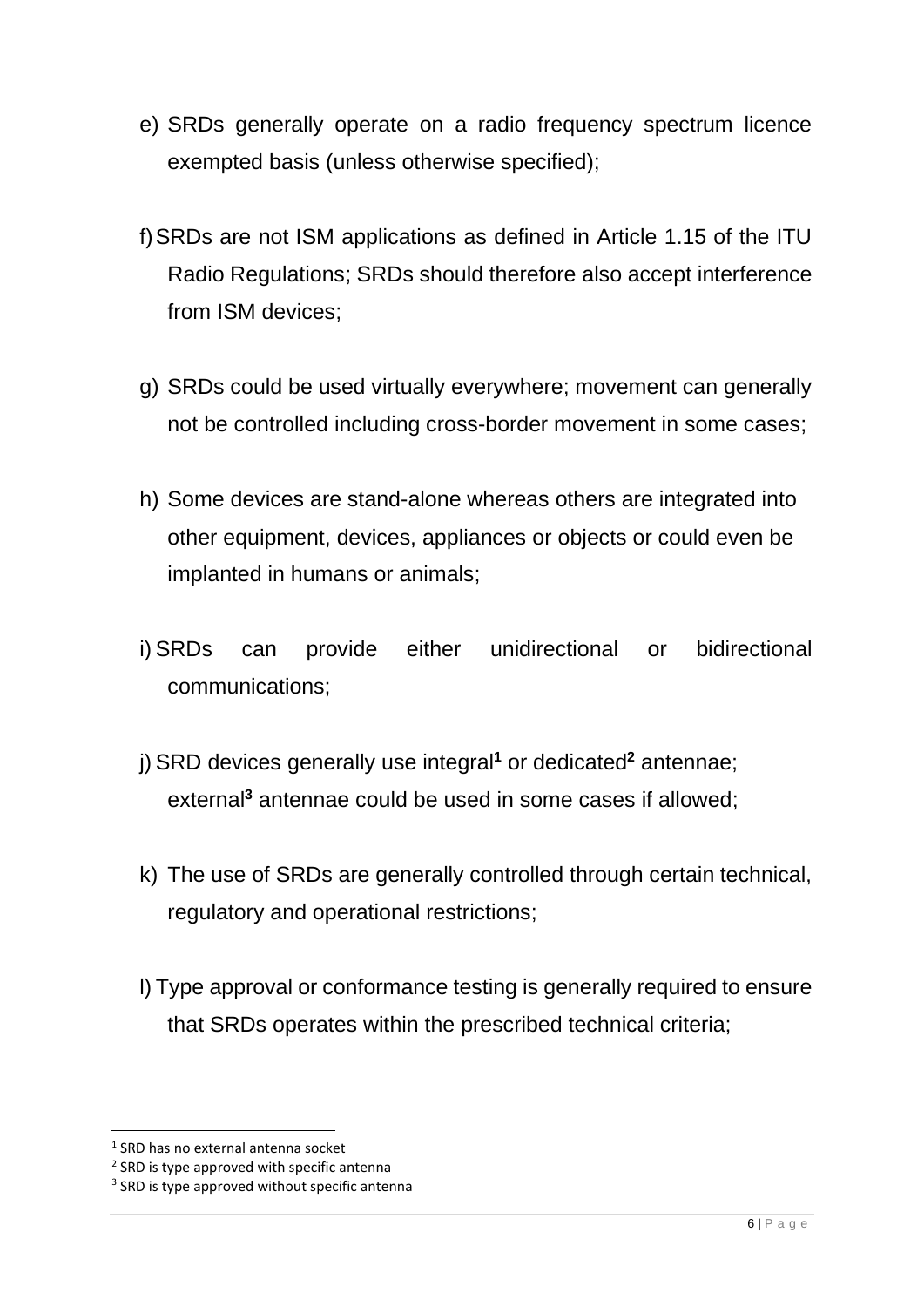- m)The pattern of use of SRDs is not static and is always evolving necessitating defining radio parameters as broadly as possible; periodic review of SRD rules and regulations is therefore necessary;
- n) The use of SRDs differs between applications and locality as well as between countries;
- o) In certain frequency bands, specific interference mitigation techniques apply to SRDs to allow SRD devices to operate without causing harmful interference; some SRDs may also employ advanced spectrum access techniques;
- p) The uncontrolled circulation and use of SRDs may cause harmful interference to licensed radiocommunication services in some frequency bands;
- q) International harmonisation of frequency bands and standards, or as a minimum on a regional level, will facilitate market development of SRDs and reduced incidence of harmful interference.

# <span id="page-6-0"></span>**4. TECHNICAL STANDARDS AND OPERATIONAL LIMITS**

4.1. As indicated, SRDs generally operate on a Non-Interference-No-Protection (NINP) basis and therefore also do not require a radio frequency spectrum license (authorization may be required). It is therefore important to ensure that, under normal operating conditions, SRDs do not cause harmful interference to licensed radiocommunication services operating in the same and adjacent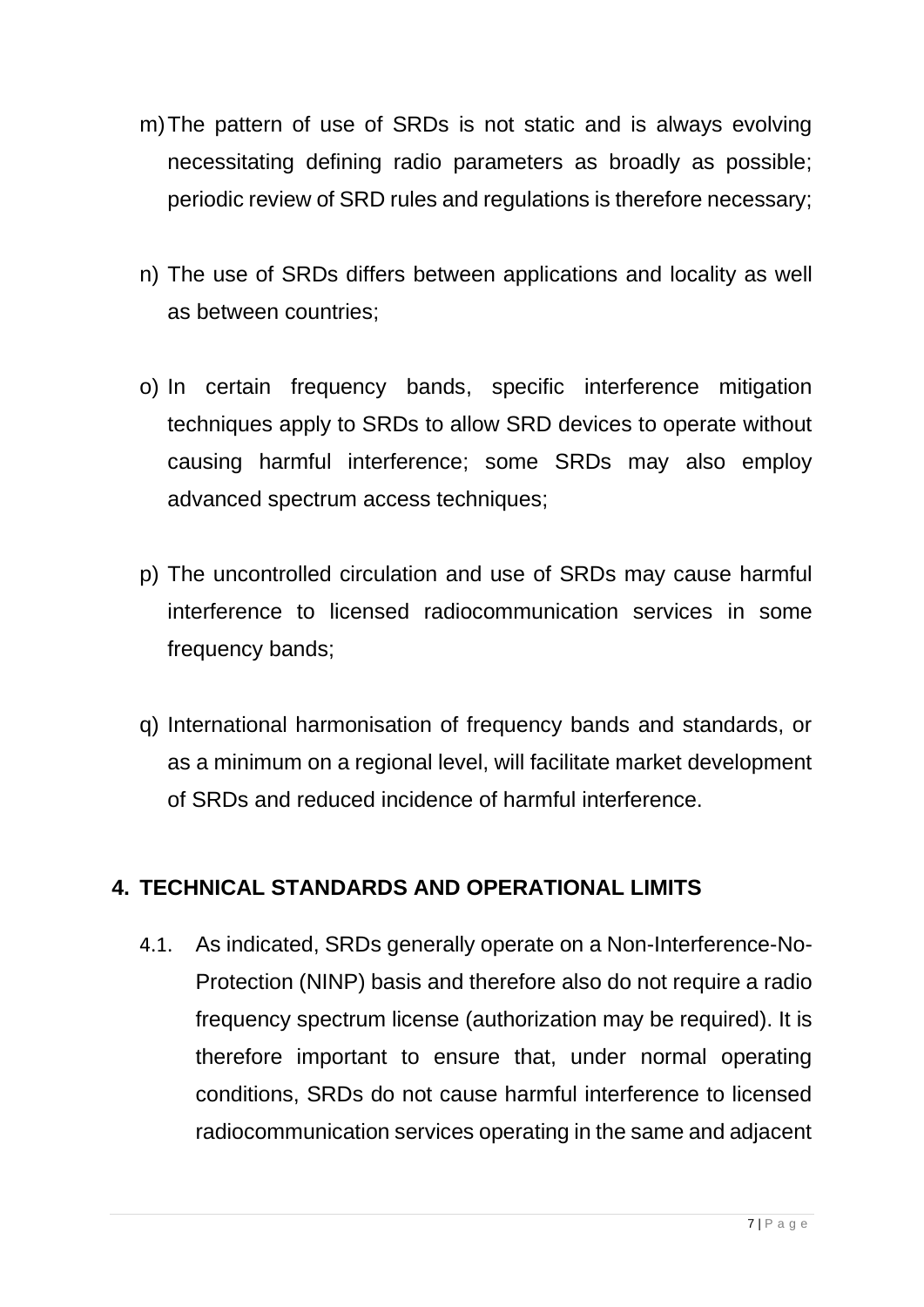frequency bands. It is therefore important to specify technical and operation limits for all SRDs.

- 4.2. Technical limits (e.g. maximum radiated power or magnetic field strength, interference mitigation techniques, channel spacing's, duty cycles, etc.) and operational restrictions (e.g. indoor only, area restrictions) were developed in the various regions following rigorous frequency sharing analysis between the specific SRDs and the radiocommunication systems operating in a particular frequency bands. This also applies to the technical and operational standards applicable to Europe, as contained in ERC/REC 70-03<sup>4</sup>. Other regions have adopted other or similar technical and operational specifications and regulations.
- 4.3. SRD standards have been developed by international bodies such as ISO<sup>5</sup>, ETSI<sup>6</sup>, ANSI<sup>7</sup>, CENELEC<sup>8</sup>, FCC<sup>9</sup> and others. Since SADC is part of ITU Radio Region 1 (see ITU RR Article 5.2), and since both the Botswana 2018 National Radio Frequency Plan and SADC Frequency Allocation Plan 2020 are based on the Radio Regulations Region 1 ITU Article 5, It is important that BOCRA also adopts the European standards and limits for SRDs. In cases that SRD standards from Regions other than Radio Region 1 are required and adopted, these should be carefully analysed, in detail, to ensure that the technical and

<sup>4</sup> Relating to the use of short range devices (SRD), version 13 October 2017

<sup>5</sup> International Organisation for Standardisation

<sup>6</sup> European Telecommunications Standards Institute

<sup>7</sup> American National Standards Institute

<sup>8</sup> European Committee for Electrotechnical Standardisation

<sup>&</sup>lt;sup>9</sup> Federal Communications Commission (in its part 15 rules)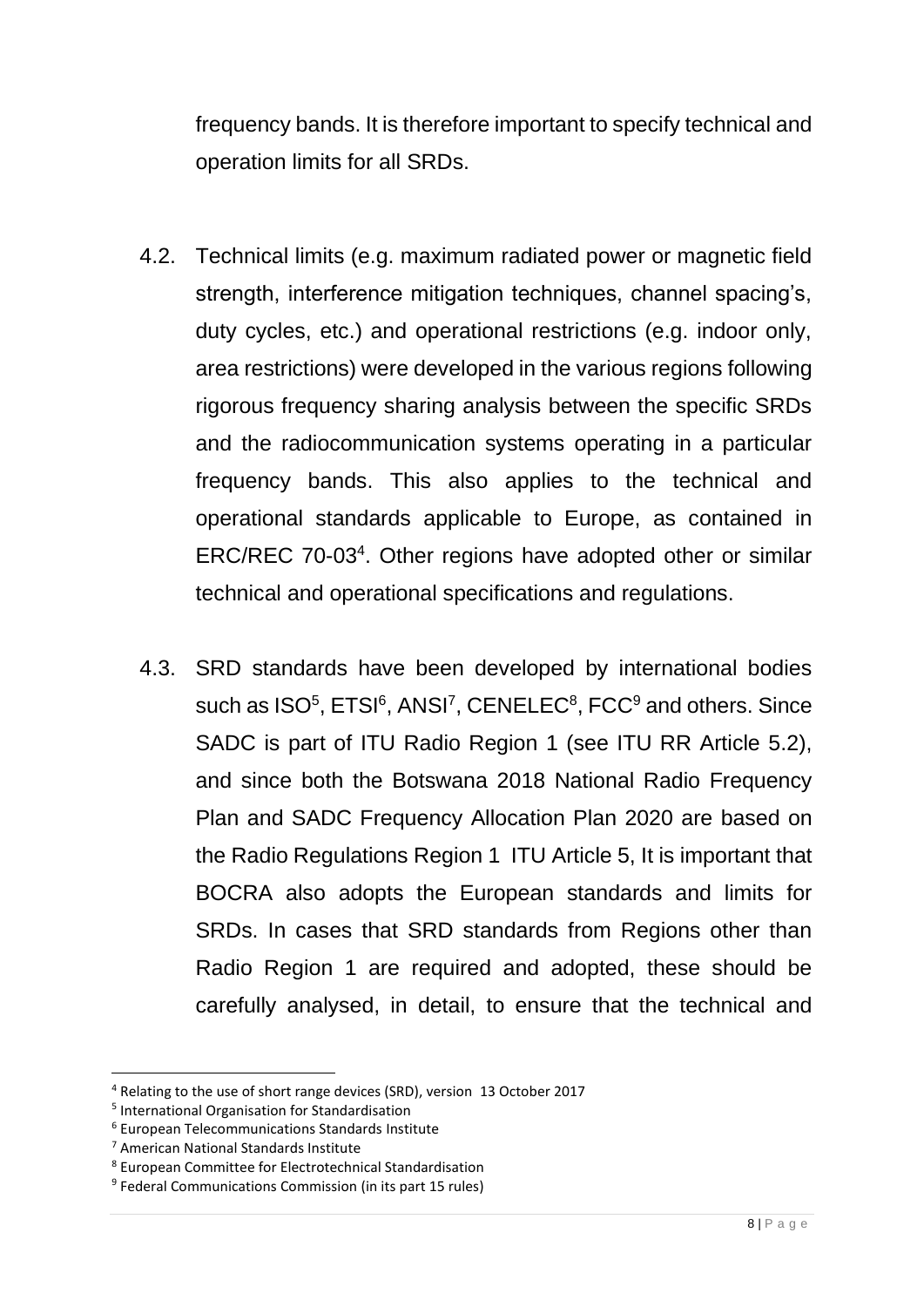operational limits are appropriate so that harmful interference is not caused to licensed radio communication services. This is important in particular where the particular frequency band is allocated to different radio communication services (different from Radio Region 1), resulting in a different sharing environment and therefore different protection criteria requirements.

- 4.4. Concerning SRDs, ETSI adopted three generic standards namely:
- a) EN 300 220 (for radio equipment to be used in the 25 MHz-1000 MHz frequency range with power levels up to 500 mW);
- b) EN 300 330 (for radio equipment to be used in the 9 kHz-25 MHz frequency range and inductive loop systems in the 9 kHz – 30 MHz frequency range);
- c) EN 300 440 (for radio equipment to be used in the 1 GHz to 40 GHz frequency range).
- 4.5. ETSI also adopted several SRD device-specific standards. See Annexure C for a complete list of the relevant ETSI standards.
- 4.6. Apart from radio standards as indicated above, compliance with other standards may also be required before an SRD device can be placed onto the market, for example, standards on electrical safety and EMC<sup>10</sup>. These are also indicated in Annexure A as

<sup>&</sup>lt;sup>10</sup> Electromagnetic compatibility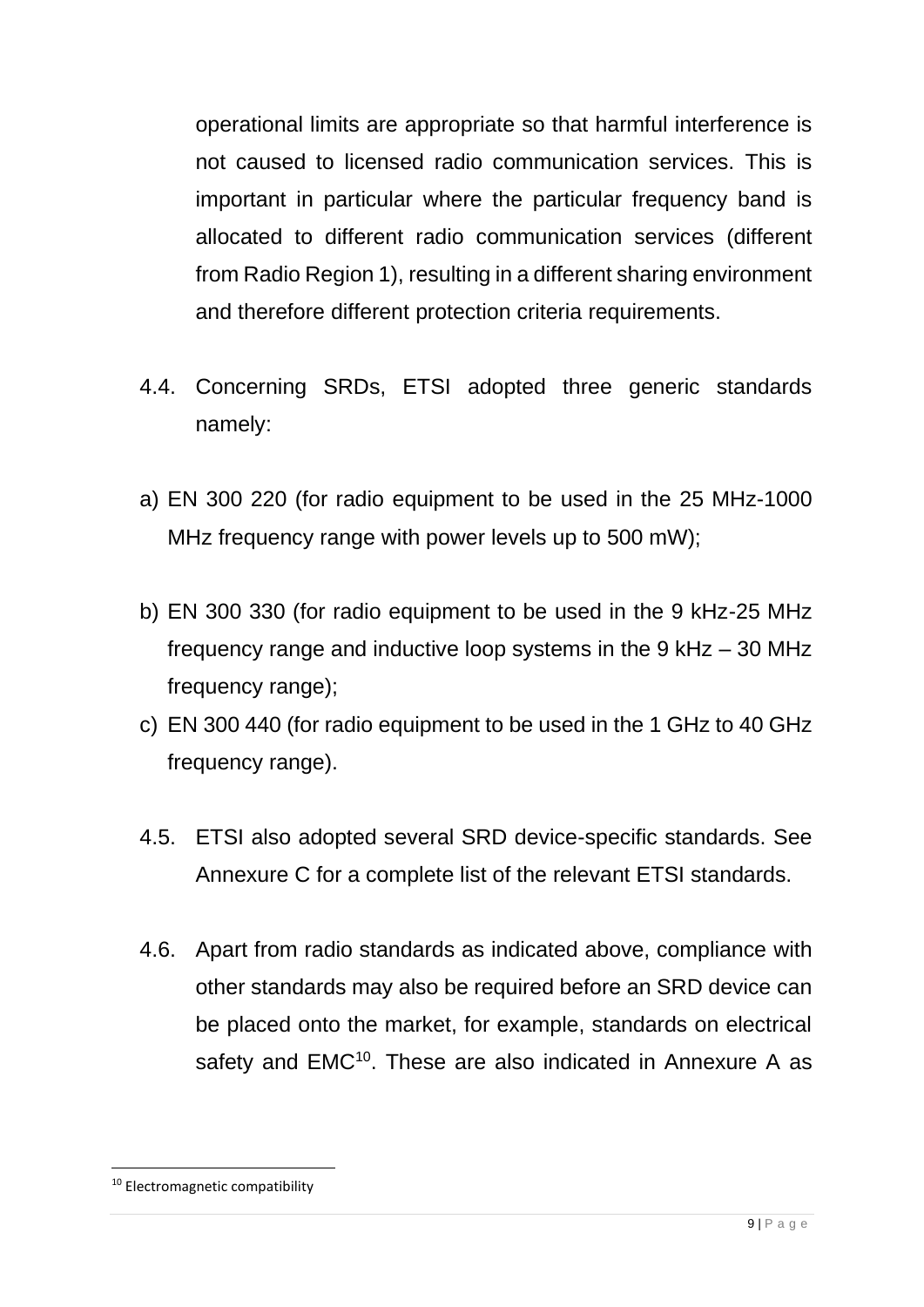required (mostly ETSI standards) and are also listed in Annexure C.

# <span id="page-9-0"></span>**5. CONFORMANCE TESTING AND MARKET ACCESS**

- 5.1. Adherence to the stipulated technical and operational criteria is critical for a radio device to operate on a radio frequency licenceexempt basis and to qualify as an SRD. Type Approval or conformance testing of all SRD devices, following the stipulated technical limits and standards, it is therefore essential before an SRD device is placed onto the market.
- 5.2. BOCRA has a clearly defined type approval process that guides what needs to be type-approved. SRDs should follow the Typeapproval procedures before use.
- 5.3. Annexure A contains a list of frequency bands for SRD applications in Botswana. This table was prepared based on PDNR ITU-R SM.[SRD] and the Botswana National Frequency Plan of 2019. The technical parameters are taken from ITU-R Report SM.2153 and CEPT ERC/REC 70-03 (edition 07 June 2019 ) and include technical limits such as maximum power levels, antenna characteristics, and channel spacing and duty cycles.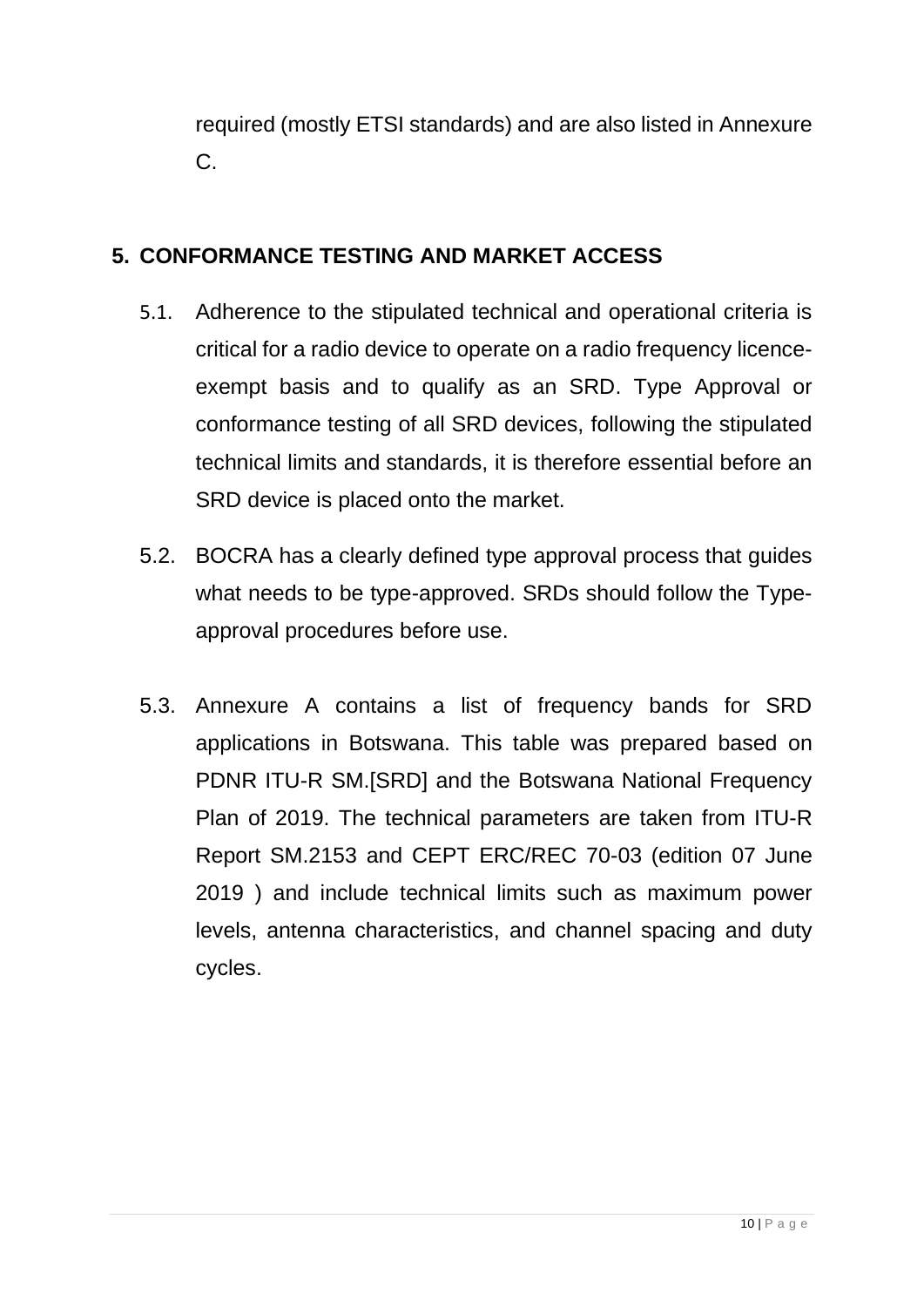#### **6. ANNEXURE A: BOCRA FREQUENCY BANDS FOR SRD APPLICATIONS**

| <b>Frequency band</b> | <b>Typical</b><br>Applications <sup>11</sup> | <b>Maximum power</b><br>or magnetic field<br>strength | <b>Duty Cycle</b><br>restriction | <b>Prescribed</b><br><b>Channel</b><br><b>Spacing</b> | <b>Harmonised</b><br>Standard <sup>12</sup> | <b>Notes (Additional</b><br>information)                                                                                                                               |
|-----------------------|----------------------------------------------|-------------------------------------------------------|----------------------------------|-------------------------------------------------------|---------------------------------------------|------------------------------------------------------------------------------------------------------------------------------------------------------------------------|
| 8.3-9kHz              |                                              | 82 dBµA/m at 10m                                      |                                  |                                                       |                                             | Antenna size of < $1/20 \lambda$ (see<br>note 1)                                                                                                                       |
| 9-90 kHz              |                                              | 72 dBµA/m at 10m                                      | None                             |                                                       |                                             | RFIDs operating in the                                                                                                                                                 |
| 90-119 kHz            | Inductiveapplications                        | 42 dBµA/m at 10m                                      |                                  | None                                                  | EN 300 330                                  | frequency sub-band 119-<br>135 kHz shall meet the<br>spectrum mask given in<br>EN 300 330. This will permit<br>simultaneous use of the<br>various sub-bands within the |
| 119-135 kHz           |                                              | 66 dBµA/m at 10m                                      |                                  |                                                       |                                             |                                                                                                                                                                        |
| 135-140 kHz           |                                              | 42 dBµA/m at 10m                                      |                                  |                                                       |                                             | range 90 - 148.5 kHz<br>(Note 11)                                                                                                                                      |
| 140-148.5 kHz         |                                              | 37.7 dBµA/m at<br>10 <sub>m</sub>                     |                                  |                                                       |                                             |                                                                                                                                                                        |
| 9-315 kHz             | Active medical<br>implants                   | 30 dBµA/m at 10m                                      | < 10%                            | None                                                  | EN 302 195                                  |                                                                                                                                                                        |

<span id="page-10-0"></span><sup>&</sup>lt;sup>11</sup> See Annexure B for definitions

<sup>12</sup> For list of ETSI Standards see Annexure C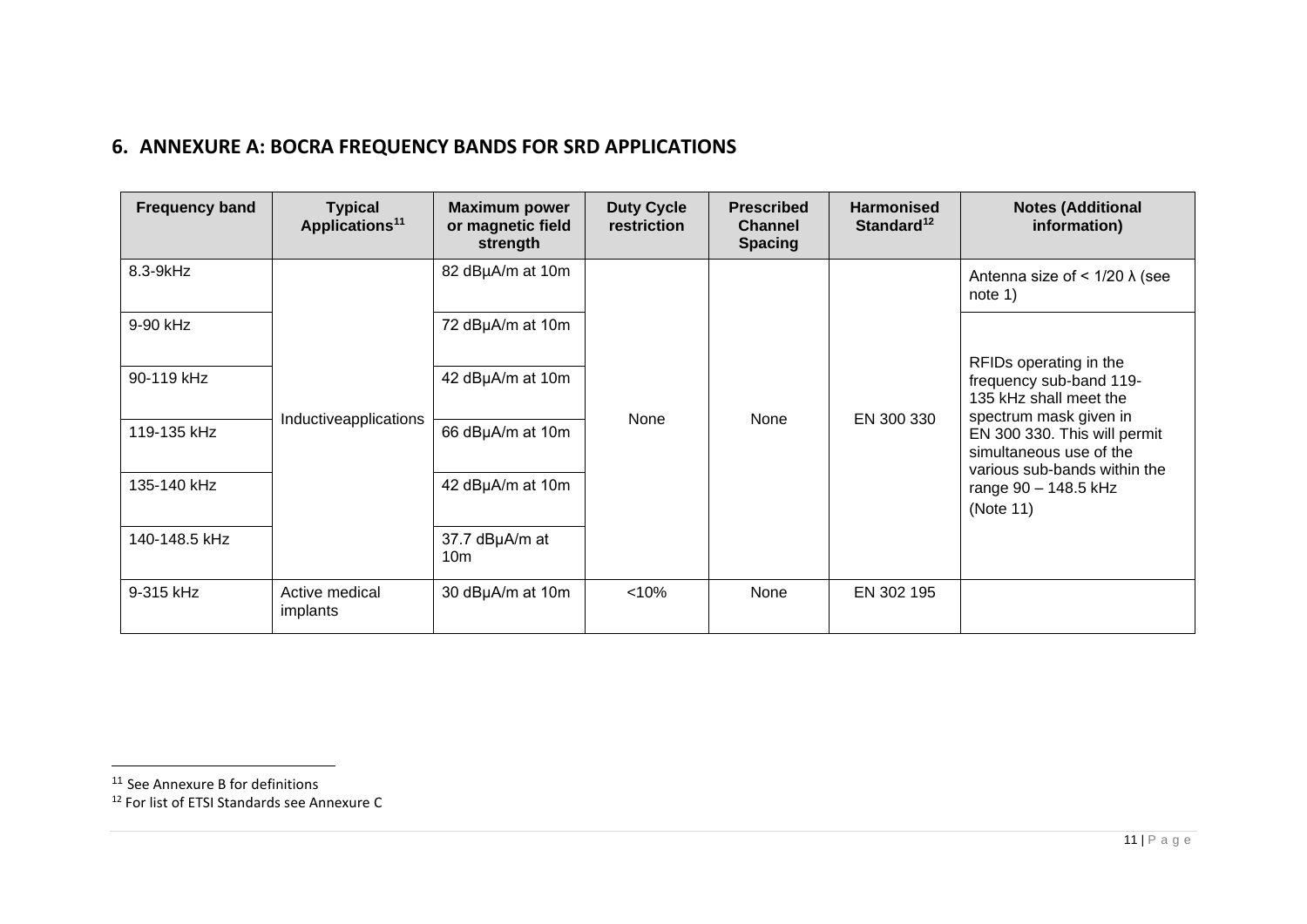| <b>Frequency band</b> | <b>Typical</b><br>Applications <sup>11</sup>       | <b>Maximum power</b><br>or magnetic field<br>strength              | <b>Duty Cycle</b><br>restriction | <b>Prescribed</b><br><b>Channel</b><br><b>Spacing</b>                               | <b>Harmonised</b><br>Standard <sup>12</sup> | <b>Notes (Additional</b><br>information)     |
|-----------------------|----------------------------------------------------|--------------------------------------------------------------------|----------------------------------|-------------------------------------------------------------------------------------|---------------------------------------------|----------------------------------------------|
| 400-600 kHz           | Inductive<br>applications                          | -8 dBµA/m at 10 m                                                  |                                  |                                                                                     |                                             | For RFID only                                |
| 442.2-450 kHz         | Tracking, Tracing<br>and Data Acquisition          | 7 dBµA/m at 10m                                                    | None                             | Continuous-<br>wave<br>$(CW)$ - no<br>modulation,<br>channel spacing<br>≥<br>150 Hz |                                             |                                              |
| 456.9-457.1 kHz       | Tracking, Tracing<br>and Data Acquisition          | 7 dBµA/m at 10 m                                                   | None                             | Continuous-<br>wave<br>(CW) at 457 kHz<br>- no<br>modulation                        |                                             |                                              |
| 3 155-3 400 kHz       | Inductive<br>applications                          | 13.5 dBµA/m at<br>10 <sub>m</sub>                                  | None                             | None                                                                                | EN 300 330                                  | ITU-R M.1076 applies<br>RR No. 5.116 applies |
| 6765-6795 kHz         | - Inductive<br>applications<br>- Non-specific SRDs | 42 dBµA/m at 10m                                                   | None                             | None                                                                                | EN 300 330                                  | ISM band (RR No. 5.138)                      |
| 7 400-8 800 kHz       | Inductive<br>applications                          | 9 dBµA/m at 10m                                                    | None                             | None                                                                                | EN 300 330                                  |                                              |
| 10200-11000kHz        | Inductive<br>applications                          | 9 dBµA/m at 10m                                                    | None                             | None                                                                                | EN 300 330                                  |                                              |
| 13553-13567 kHz       | Inductive<br>applications                          | 42 dBµA/m at 10m<br>60 dBµA/m at 10m<br>(for RFID and EAS<br>only) | None                             | None                                                                                | EN 302 291                                  | ISM band (RR No. 5.150)                      |
|                       | Non-specific SRDs                                  | 10 mWe.r.p                                                         | None                             | None                                                                                | EN 300 330                                  | ISM band (RR No. 5.150)                      |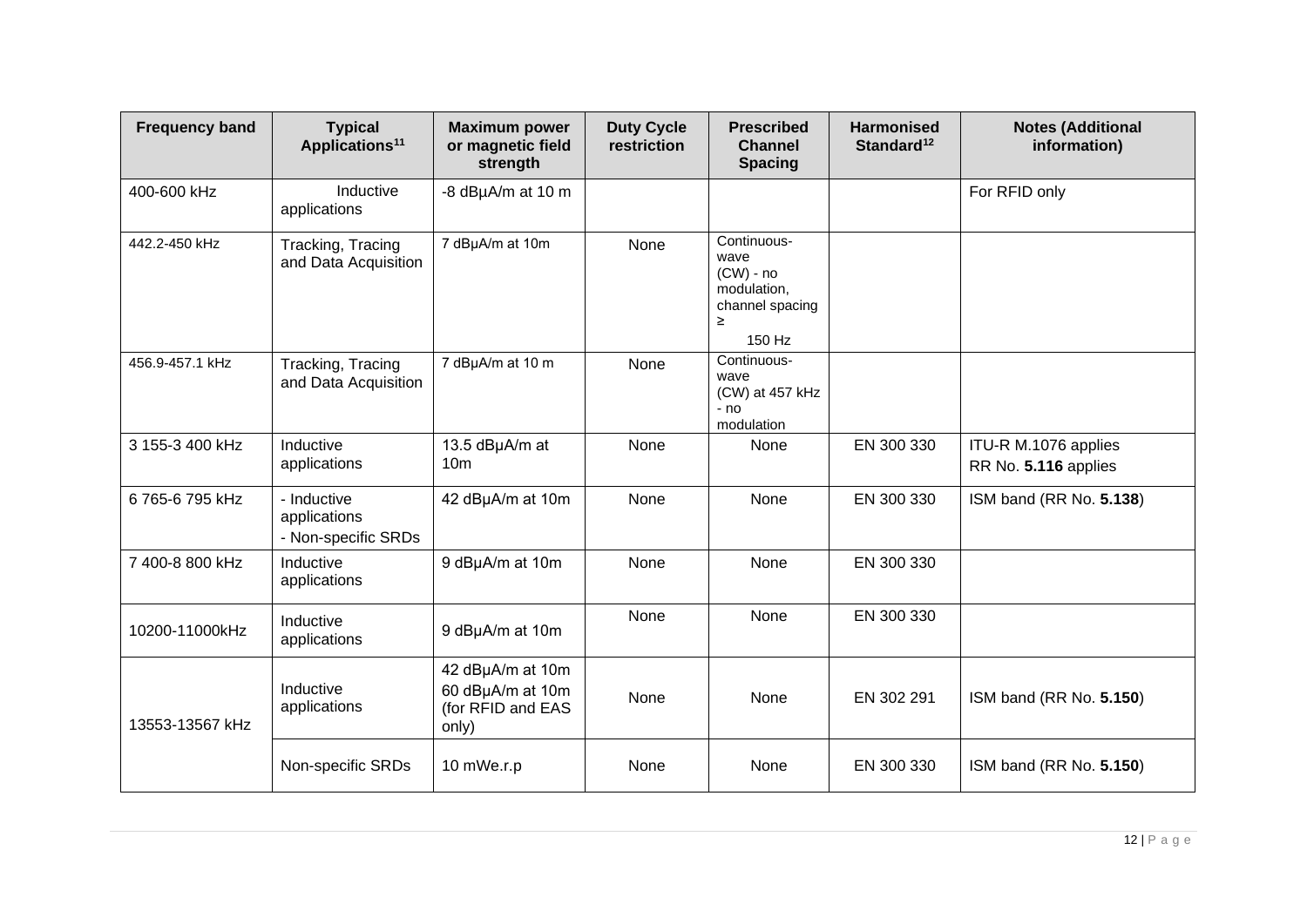| <b>Frequency band</b> | <b>Typical</b><br>Applications <sup>11</sup> | <b>Maximum power</b><br>or magnetic field<br>strength | <b>Duty Cycle</b><br>restriction | <b>Prescribed</b><br><b>Channel</b><br><b>Spacing</b> | <b>Harmonised</b><br>Standard <sup>12</sup> | <b>Notes (Additional</b><br>information)                                            |
|-----------------------|----------------------------------------------|-------------------------------------------------------|----------------------------------|-------------------------------------------------------|---------------------------------------------|-------------------------------------------------------------------------------------|
| 26957-27283 kHz       | Inductive<br>applications                    | 42 dBµA/m at 10m                                      | None                             | None                                                  | EN 300 220                                  | ISM band (RR No. 5.150)<br>ERC/DEC/(01)16                                           |
|                       | Model control<br>(26990-27200 kHz)           | 100 mW e.r.p                                          | None                             | 10 kHz                                                | EN 300 220                                  | ERC/DEC/(01)10<br>(26.995 MHz, 27.045 MHz,<br>27.095 MHz, 27.145 MHz,<br>27.195 MHz |
|                       | Non-specific SRDs                            | 10 mW e.r.p.                                          | None                             | None                                                  | EN 300 220<br>EN 300 330                    | ERC/DEC/(01)02                                                                      |
| 26990-27200 kHz       | N0n0specific SRDs                            | 100 mWe.r.p                                           | ≤ 0.1 %                          | None                                                  |                                             |                                                                                     |
| 29.7-47 MHz           | Radio Microphones                            | 10 mW e.r.p.                                          | None                             | $\leq 50$ kHz                                         |                                             |                                                                                     |
| 30-37.5 MHz           | <b>Active Medical</b><br>Implants            | 1 mW e.r.p.                                           | $≤ 10%$                          | None                                                  |                                             |                                                                                     |
| 34.995-35.225 MHz     | <b>Model Control</b>                         | 100 mW e.r.p                                          | None                             | 10 kHz                                                |                                             | Only flying models                                                                  |
|                       | Non-specific SRDs                            | 10 mW e.r.p.                                          | None                             | None                                                  | EN 300 220                                  | ISM band (RR No. 5.150)<br>ERC/DEC/(01)03                                           |
| 40.66-40.7 MHz        | Model control                                | 100 mW e.r.p                                          | None                             | 10 kHz                                                | EN 300 220                                  | ERC/DEC/(01)12<br>(40.665 MHz, 40.675 MHz,<br>40.685 MHz, 40.695 MHz)               |
| 138.2-138.45 MHz      | Non-specific SRDs                            | 10 mW e.r.p.                                          | $\leq 1\%$                       | None                                                  |                                             |                                                                                     |
| 169.4-174 MHz         | Radio Microphones                            | 10 mW e.r.p.                                          | None                             | $\leq 50$ kHz                                         |                                             |                                                                                     |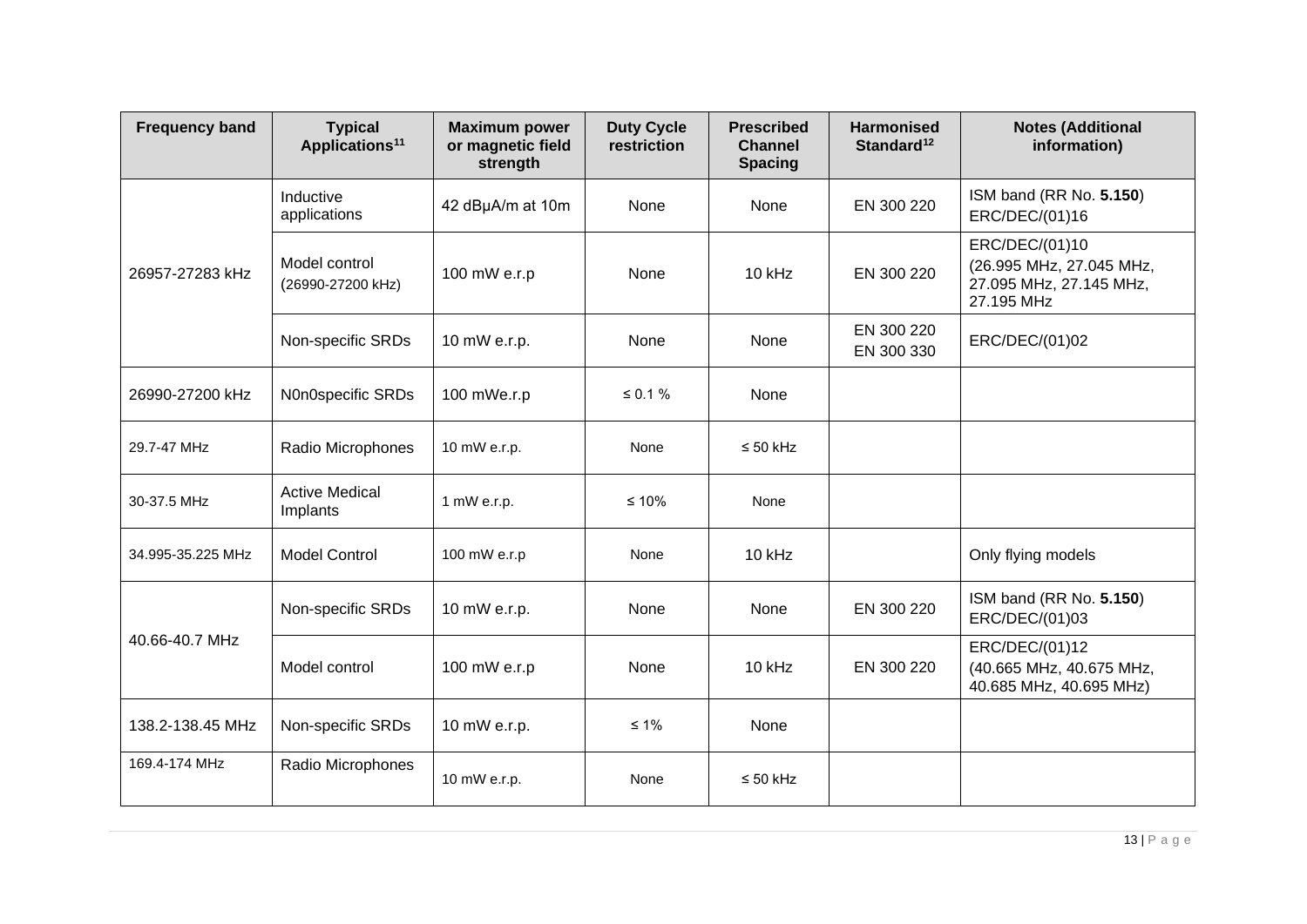| <b>Frequency band</b>           | <b>Typical</b><br>Applications <sup>11</sup>  | <b>Maximum power</b><br>or magnetic field<br>strength | <b>Duty Cycle</b><br>restriction                                                                                                            | <b>Prescribed</b><br><b>Channel</b><br><b>Spacing</b> | <b>Harmonised</b><br>Standard <sup>12</sup> | <b>Notes (Additional</b><br>information) |
|---------------------------------|-----------------------------------------------|-------------------------------------------------------|---------------------------------------------------------------------------------------------------------------------------------------------|-------------------------------------------------------|---------------------------------------------|------------------------------------------|
| 169.4-169.5875MHz               | Assistive listening<br>devices                | 500 mW e.r.p.                                         | None                                                                                                                                        | $\leq 50$ kHz                                         |                                             |                                          |
| 169.4-169.475 MHz               | Tracking, Tracing<br>and Data Acquisition     | 500 mW e.r.p.                                         | $≤ 10%$                                                                                                                                     | $\leq 50$ kHz                                         |                                             |                                          |
| 169.4-169.4875 MHz              | Non-specific SRDs<br>(169.4-169.475<br>MHz)   | 500 mWe.r.p                                           | $\leq 1\%$                                                                                                                                  | $\leq 50$ kHz                                         |                                             |                                          |
|                                 | Non-specific SRDs<br>(169.4-169.4875)<br>MHz) | 10 mW e.r.p.                                          | $\leq 1\%$                                                                                                                                  |                                                       |                                             |                                          |
| 169.4875-169.5875<br><b>MHz</b> | Non-specific SRDs                             | 10 mW e.r.p.                                          | $\leq 0.001\%$ duty<br>cycle<br>except for 00:00<br>h<br>to 06:00 h local<br>time<br>where the duty<br>cycle<br>the limit is $\leq$<br>0.1% |                                                       |                                             |                                          |
| 169.5875-169.8125<br><b>MHz</b> | Non-specific SRDs                             | 10 mW e.r.p.                                          | $\leq 0.1\%$                                                                                                                                |                                                       |                                             |                                          |
| 173.965-216 MHz                 | Assistive listening<br>devices                | 10 mW e.r.p.                                          | None                                                                                                                                        | $\leq 50$ kHz                                         |                                             |                                          |
| 174-216 MHz                     | Radio Microphones                             | 50 mW e.r.p.                                          | None                                                                                                                                        | None                                                  |                                             |                                          |
| 433.05-<br>434.79 MHz           | Non-specific SRDs                             | 10 mW e.r.p.<br>(433.05-434.79 MHz)                   | < 10%<br>(Note 1)                                                                                                                           | None                                                  | EN 300 220                                  | (Note 2)                                 |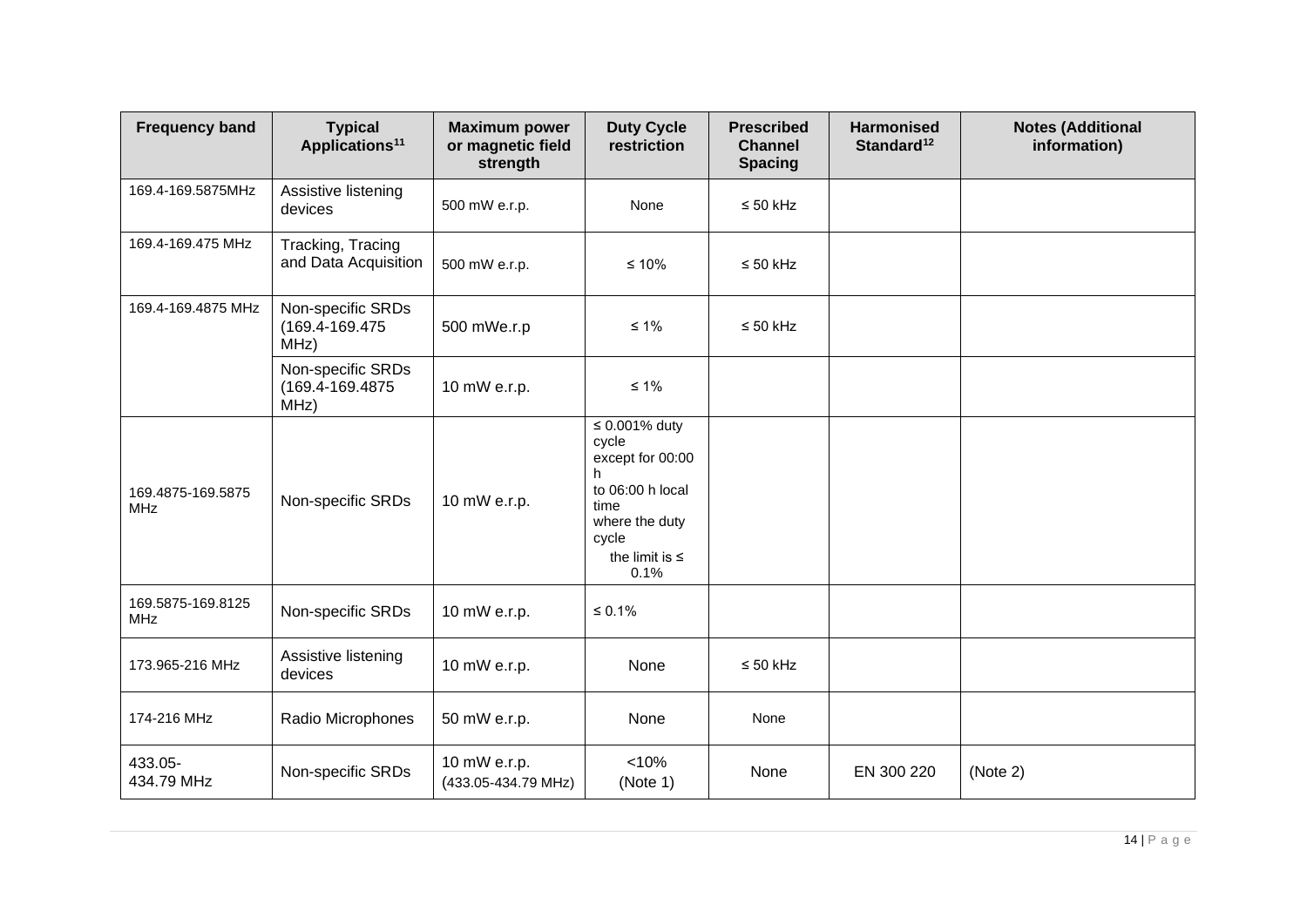| <b>Frequency band</b> | <b>Typical</b><br>Applications <sup>11</sup>                | <b>Maximum power</b><br>or magnetic field<br>strength  | <b>Duty Cycle</b><br>restriction                   | <b>Prescribed</b><br><b>Channel</b><br><b>Spacing</b> | <b>Harmonised</b><br>Standard $12$ | <b>Notes (Additional</b><br>information)                                                                                   |
|-----------------------|-------------------------------------------------------------|--------------------------------------------------------|----------------------------------------------------|-------------------------------------------------------|------------------------------------|----------------------------------------------------------------------------------------------------------------------------|
|                       |                                                             | 1 mW e.r.p.<br>$-13$ dBm/10 kHz<br>(433.05-434.79 MHz) | None                                               | None                                                  | EN 300 220                         | Power density limited to -13<br>dBm/10 kHz for wideband<br>modulation with a bandwidth<br>greater than 250 kHz<br>(Note 5) |
|                       |                                                             | 10 mW e.r.p.<br>(434.04-434.79 MHz)                    | None                                               | Up to 25 kHz                                          | EN 300 220                         | (Note 5)                                                                                                                   |
| 401-402 MHz           |                                                             | 25 µW e.r.p.                                           | LBT or duty<br>cycle $\leq 0.1\%$<br>(Note 3), p21 | 25 kHz                                                | EN 302 537                         | ITU-R RS.134613<br>Max occupied $BW = 100$ kHz                                                                             |
| 402-405 MHz           | Active medical<br>implants and<br>associated<br>peripherals | 25 µW e.r.p.                                           | (Note 4), p21                                      | 25 kHz                                                | EN 301 839                         | <b>ITU-R RS.1346</b><br>Max occupied $BW = 300$ kHz<br>ERC/DEC/(01)17                                                      |
| 405-406 MHz           |                                                             | 25 µW e.r.p.                                           | LBT or duty<br>cycle ≤0.1%<br>(Note 4), p21)       | 25 kHz                                                | EN 302 537                         | <b>ITU-R RS.1346</b><br>Max occupied $BW = 100$ kHz                                                                        |
| $446 - 446.2$ MHz     | <b>PMR446</b>                                               | 500 mW                                                 |                                                    | 12.5 kHz                                              | EN 300 296                         |                                                                                                                            |
| 470-786 MHz           | Radio Microphones                                           | 50 mW e.r.p.                                           | None                                               | None                                                  |                                    |                                                                                                                            |
| 862-863 MHz           | Non-specific SRDs                                           | 25 mWe.r.p                                             | $\leq 0.1\%$                                       | $\leq$ 350 kHz                                        |                                    |                                                                                                                            |

<sup>&</sup>lt;sup>13</sup> Sharing between the meteorological aids service and medical implant communication systems (MICS) operating in the mobile service in the frequency band 401-406 MHz.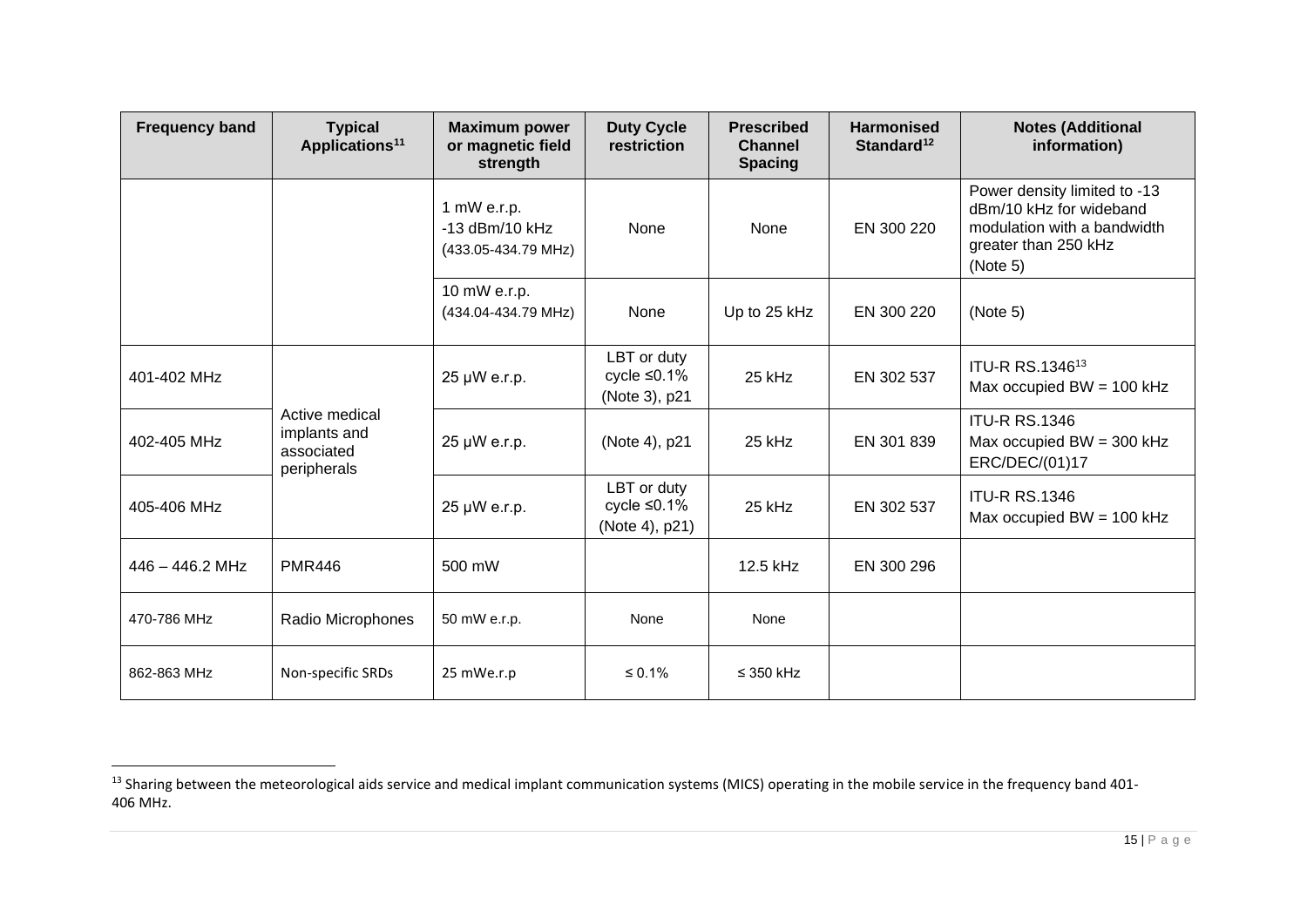| <b>Frequency band</b> | <b>Typical</b><br>Applications <sup>11</sup> | <b>Maximum power</b><br>or magnetic field<br>strength | <b>Duty Cycle</b><br>restriction                                                                                                                                                                                                                                     | <b>Prescribed</b><br><b>Channel</b><br><b>Spacing</b> | <b>Harmonised</b><br>Standard <sup>12</sup> | <b>Notes (Additional</b><br>information)              |
|-----------------------|----------------------------------------------|-------------------------------------------------------|----------------------------------------------------------------------------------------------------------------------------------------------------------------------------------------------------------------------------------------------------------------------|-------------------------------------------------------|---------------------------------------------|-------------------------------------------------------|
|                       | <b>Wireless Audio</b><br>applications        | 10 mW e.r.p.                                          | None                                                                                                                                                                                                                                                                 | None                                                  | EN 301 357                                  |                                                       |
| 863-865 MHz           | Non-specific SRDs                            | 25 mW e.r.p.                                          | $\leq 0.1\%$ duty<br>cycle or<br>LBT+AFA                                                                                                                                                                                                                             |                                                       |                                             |                                                       |
| 864.8-865 MHz         | <b>Wireless Audio</b><br>applications        | 10 mW e.r.p.                                          | None                                                                                                                                                                                                                                                                 | 50 kHz                                                | EN 300 220                                  | Narrowband analogue voice<br>devices (only this band) |
|                       | Non-specific SRDs                            | 25 mW e.r.p.                                          | $\leq 1\%$ duty cycle<br>or LBT<br>$+AFA$                                                                                                                                                                                                                            |                                                       |                                             |                                                       |
| 865-868 MHz           | Tracking, Tracing<br>and Data Acquisition    | 500 mW e.r.p.                                         | <b>Adaptive Power</b><br>Control<br>(APC) required<br>for<br>spectrum<br>sharing (note<br>1) and the<br>following<br>duty cycle<br>restrictions<br>also apply: $\leq$<br>10%<br>the duty cycle for<br>network<br>access points; ≤<br>2.5%<br>duty cycle<br>otherwise | $\leq$ 200 kHz                                        |                                             |                                                       |
| 865.0-865.6 MHz       |                                              | 100 mW e.r.p.                                         | None                                                                                                                                                                                                                                                                 | 200 kHz                                               | EN 302 208                                  | (Note 13)                                             |
| 865.6-867.6 MHz       | <b>RFID</b>                                  | 2 W e.r.p.                                            | None                                                                                                                                                                                                                                                                 | 200 kHz                                               | EN 302 208                                  |                                                       |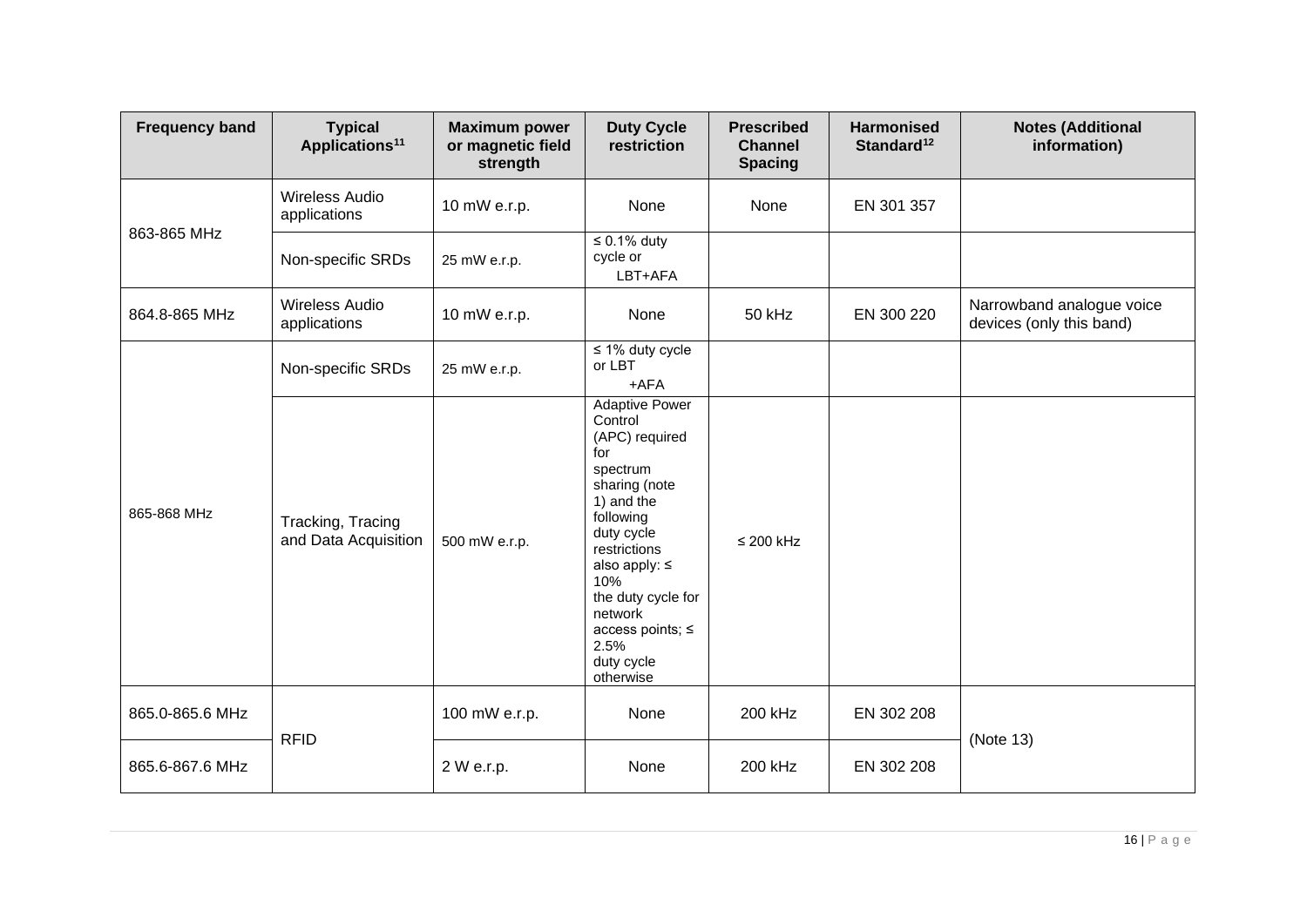| <b>Frequency band</b> | <b>Typical</b><br>Applications <sup>11</sup> | <b>Maximum power</b><br>or magnetic field<br>strength                              | <b>Duty Cycle</b><br>restriction                          | <b>Prescribed</b><br><b>Channel</b><br><b>Spacing</b>                                             | <b>Harmonised</b><br>Standard <sup>12</sup> | <b>Notes (Additional</b><br>information)                                                                                        |
|-----------------------|----------------------------------------------|------------------------------------------------------------------------------------|-----------------------------------------------------------|---------------------------------------------------------------------------------------------------|---------------------------------------------|---------------------------------------------------------------------------------------------------------------------------------|
| 867.6-868.0 MHz       |                                              | 500 mW e.r.p.                                                                      | None                                                      | 200 kHz                                                                                           | EN 302 208                                  |                                                                                                                                 |
| 863-870 MHz           | Non-specific SRDs                            | $\leq$ 25 mW e.r.p.                                                                | $\leq$ 0.1% or LBT<br>(notes 1 and 5)                     | $\leq 100$ kHz for<br>47 or more<br>channels<br>(note 3)                                          | EN 300 220                                  | FHSS modulation<br>Note4, Note 2, Note 7 and<br>Note 9                                                                          |
|                       |                                              | $\leq$ 25 mW e.r.p.<br>(note 7)<br>Power density:<br>- 4.5 dBm/100 kHz<br>(note 8) | ≤ 0.1% or<br>LBT+AFA<br>(notes 1, 6 and<br>$\overline{7}$ | No spacing                                                                                        | EN 300 220                                  | DSSS and other wideband<br>modulation other<br>than FHSS<br>(Notes 2, 4, 7 and 9)                                               |
| 863-870 MHz           | Non-specific SRDs                            | $\leq$ 25 mW e.r.p.                                                                | ≤ 0.1% or<br>LBT+AFA<br>(notes 1 and<br>note 6)           | ≤ 100 kHz,<br>for 1 or more<br>channels.<br>Modulation<br>bandwidth<br>$\leq$ 300 kHz<br>(note 3) |                                             | Narrow/wide-band modulation<br>(Notes 2, 4, 7 and 9)                                                                            |
| 868-868.6 MHz         | Non-specific SRDs                            | $\leq$ 25 mW e.r.p.                                                                | ≤ 1% or<br>LBT+AFA<br>(note 1)                            | No spacing,<br>for 1 or more<br>channels<br>(note 3)                                              | EN 300 220                                  | Narrow / wide-band<br>modulation.<br>No channel spacing, however,<br>the whole stated frequency<br>band may be used<br>(Note 2) |
| 868.6-868.7 MHz       | Alarms                                       | 10 mW e.r.p.                                                                       | $≤ 1\%$                                                   | 25 kHz                                                                                            | EN 300 220                                  | Or whole band may be used as<br>1 channel                                                                                       |
| 868.7-869.2 MHz       | Non-specific SRDs                            | $\leq$ 25 mW e.r.p.                                                                | $\leq 0.1\%$ or<br>LBT+AFA<br>(note 1)                    | No spacing,<br>for 1 or more<br>channels<br>(note 3)                                              | EN 300 220                                  | Narrow / wide-band<br>modulation.<br>No channel spacing, however,<br>the whole stated frequency<br>band may be used             |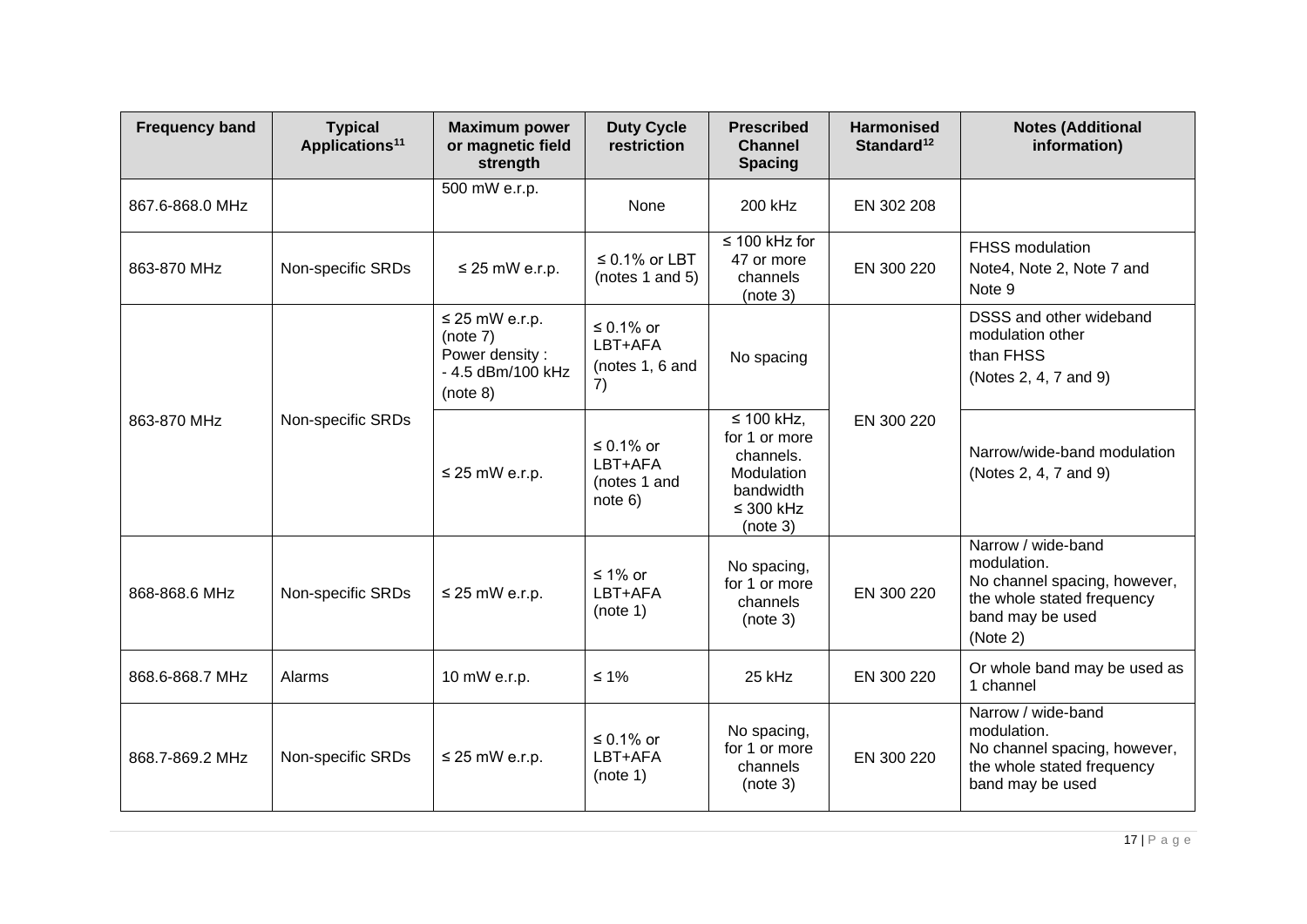| <b>Frequency band</b>         | <b>Typical</b><br>Applications <sup>11</sup> | <b>Maximum power</b><br>or magnetic field<br>strength | <b>Duty Cycle</b><br>restriction                                                                                                                | <b>Prescribed</b><br><b>Channel</b><br><b>Spacing</b> | <b>Harmonised</b><br>Standard <sup>12</sup> | <b>Notes (Additional</b><br>information)                                                                                            |
|-------------------------------|----------------------------------------------|-------------------------------------------------------|-------------------------------------------------------------------------------------------------------------------------------------------------|-------------------------------------------------------|---------------------------------------------|-------------------------------------------------------------------------------------------------------------------------------------|
| 869.25-869.3 MHz              | Alarms                                       | 10 mW e.r.p.                                          | $< 0.1\%$                                                                                                                                       | 25 kHz                                                | EN 300 220                                  |                                                                                                                                     |
| 869.2-869.25 MHz              | Alarms                                       | 10 mW e.r.p.                                          | $< 0.1\%$                                                                                                                                       | 25 kHz                                                | EN 300 220                                  | Social alarms                                                                                                                       |
| 869.3-869.4 MHz               | Alarms                                       | 10 mW e.r.p.                                          | $< 1\%$                                                                                                                                         | 25 kHz                                                | EN 300 220                                  |                                                                                                                                     |
| 869.400-869.650<br><b>MHz</b> | Non-specific SRDs                            | $\leq 500$ mW e.r.p.                                  | ≤ 10% or<br>LBT+AFA<br>(note 1)                                                                                                                 | 25 kHz<br>(for 1 or more<br>channels)                 | EN 300 220                                  | Narrow / wide-band modulation<br>The whole stated frequency<br>band may be used as 1<br>channel for high-speed data<br>transmission |
| 869.65-869.7 MHz              | Alarms                                       | 25 mW e.r.p.                                          | < 10%                                                                                                                                           | 25 kHz                                                | EN 300 220                                  |                                                                                                                                     |
| 869.700-870.000               | Non-specific SRDs                            | $\leq$ 5 mW e.r.p.                                    | <b>No</b><br>requirement                                                                                                                        | No spacing<br>(for 1 or more<br>channels)             |                                             | Narrow / wide-band<br>modulation.<br>No channel spacing, however,                                                                   |
| <b>MHz</b>                    |                                              | $\leq$ 25 mW e.r.p.                                   | up to 1% or<br>LBT+AFA<br>(note 1)                                                                                                              |                                                       | EN 300 220                                  | the whole stated frequency<br>band may be used<br>(Note 5)                                                                          |
| 870-874.4 MHz                 | Tracking, Tracing<br>and Data Acquisition    | 500 mW e.r.p.                                         | <b>Adaptive Power</b><br>Control<br>(APC) required<br>for<br>spectrum<br>sharing (note<br>1) and the<br>following<br>duty cycle<br>restrictions | $\leq$ 200 kHz                                        |                                             |                                                                                                                                     |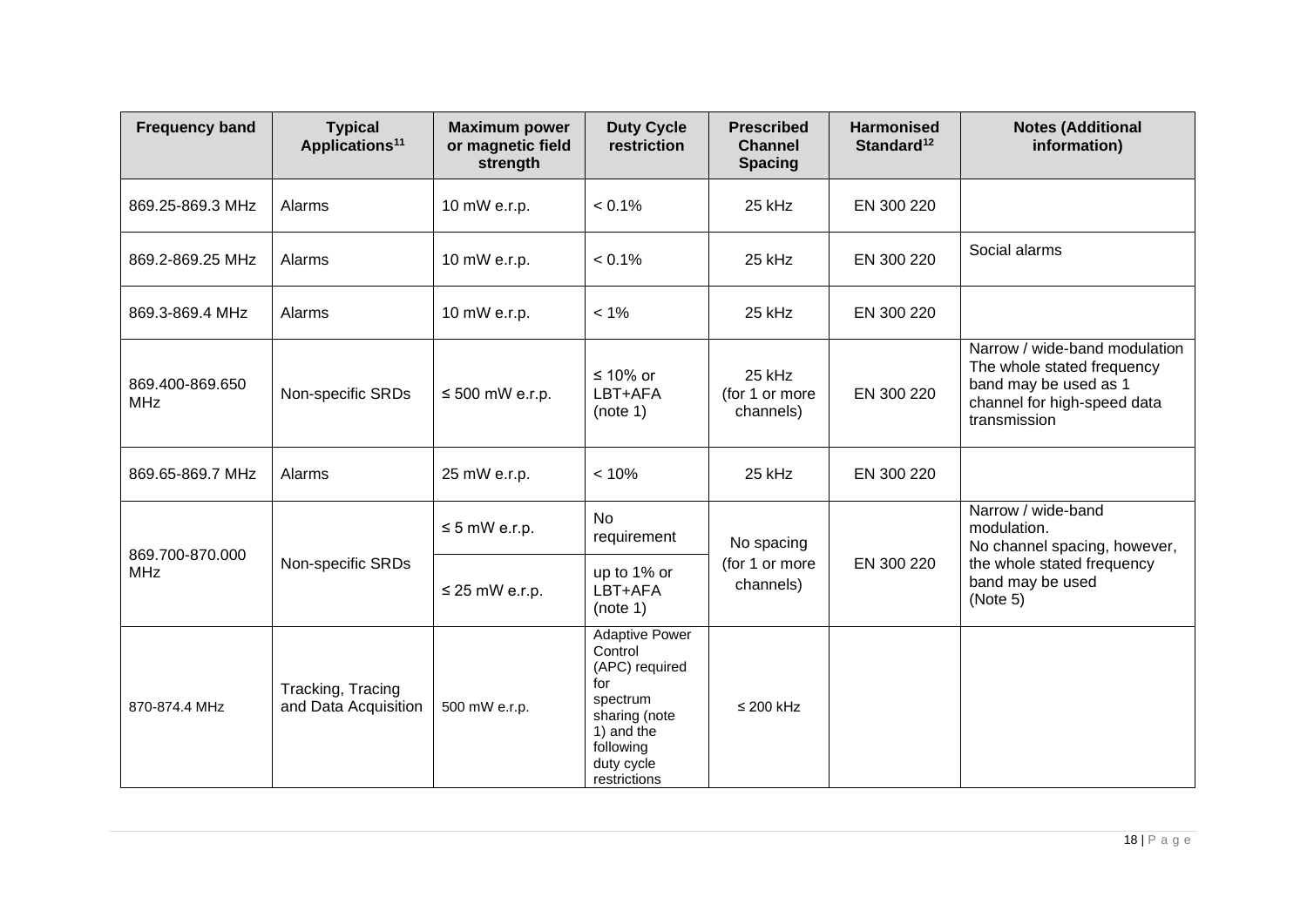| <b>Frequency band</b> | <b>Typical</b><br>Applications <sup>11</sup> | <b>Maximum power</b><br>or magnetic field<br>strength | <b>Duty Cycle</b><br>restriction                                                                                                                                                                       | <b>Prescribed</b><br><b>Channel</b><br><b>Spacing</b> | <b>Harmonised</b><br>Standard <sup>12</sup> | <b>Notes (Additional</b><br>information)                                                                                                                                                                                                                                                           |
|-----------------------|----------------------------------------------|-------------------------------------------------------|--------------------------------------------------------------------------------------------------------------------------------------------------------------------------------------------------------|-------------------------------------------------------|---------------------------------------------|----------------------------------------------------------------------------------------------------------------------------------------------------------------------------------------------------------------------------------------------------------------------------------------------------|
|                       |                                              |                                                       | also apply: $\leq$<br>10%<br>the duty cycle for<br>network<br>access points; ≤<br>2.5%<br>duty cycle<br>otherwise                                                                                      |                                                       |                                             |                                                                                                                                                                                                                                                                                                    |
|                       | Non-specific SRDs.                           | 25 mW e.r.p.                                          | $\leq$ 1% duty cycle.<br>For<br>ER-GSM<br>protection<br>(873-876 MHz,<br>where<br>applicable): the<br>duty cycle is<br>limited to<br>$\leq$ 0.01% and to a<br>maximum<br>transmit on<br>time of 5ms/1s | $\leq 600$ kHz                                        |                                             |                                                                                                                                                                                                                                                                                                    |
| 2 446-2 454 MHz       |                                              | $\leq 500$ mW e.i.r.p.                                | None                                                                                                                                                                                                   | None                                                  | EN 300 440                                  | 2 400-2 500 is an ISM band<br>(RR No. 5.150)<br>(Note 12)                                                                                                                                                                                                                                          |
| 2 446-2 454 MHz       | <b>RFID</b>                                  | $> 500$ mW $- 4$<br>We.i.r.p.                         | $≤ 15%$<br><b>FHSS</b><br>techniques<br>should be used                                                                                                                                                 | None                                                  | EN 300 440                                  | 2 400-2 500 is an ISM band<br>(RR No. 5.150)<br>Power levels above 500 mW<br>are restricted to be used inside<br>the boundaries of a building<br>and the duty cycle of all<br>transmissions shall, in this<br>case, be $\leq$ 15 % in any 200 ms<br>period (30 ms on /170 ms<br>off).<br>(Note 12) |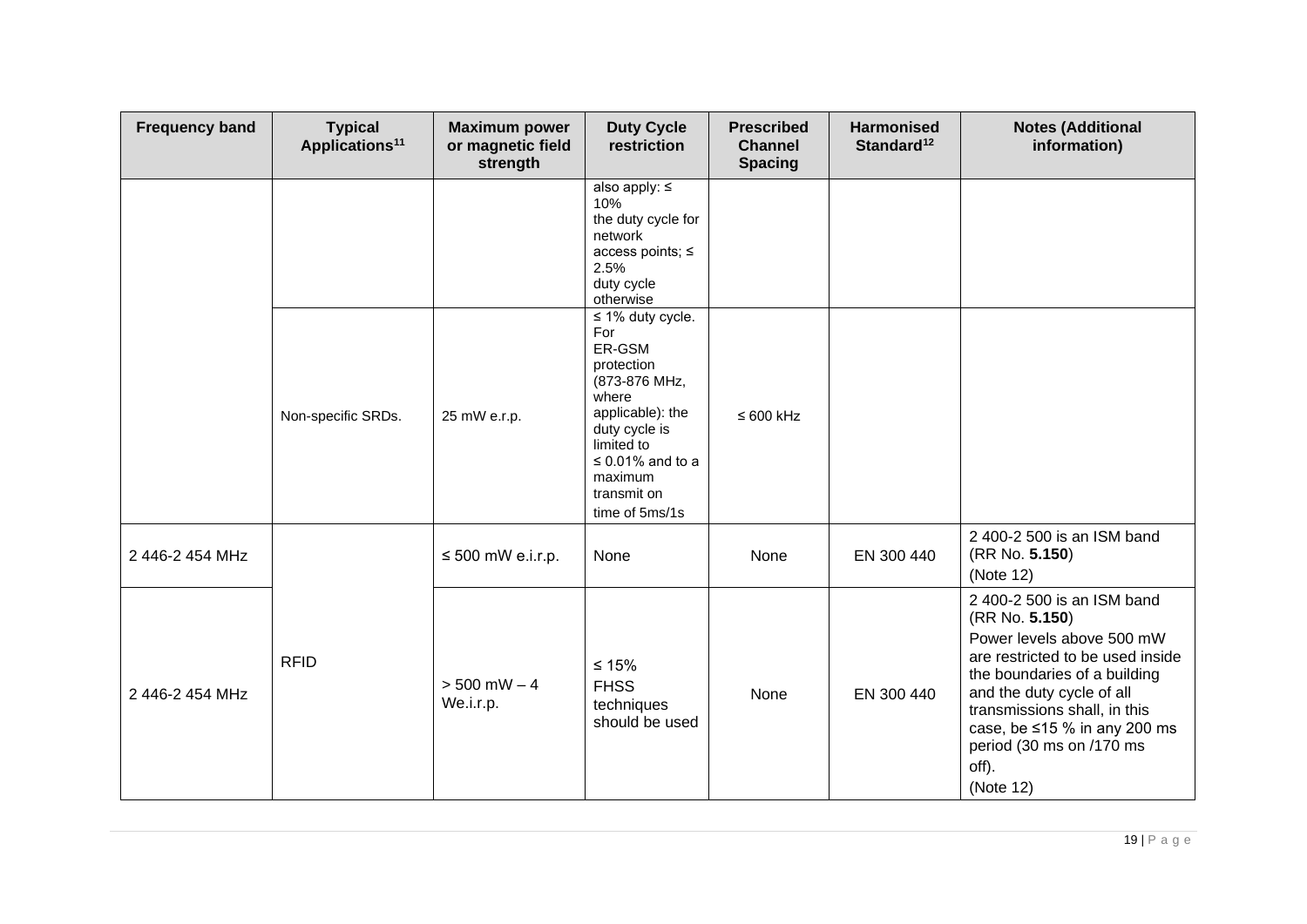| <b>Frequency band</b> | <b>Typical</b><br>Applications <sup>11</sup>                   | <b>Maximum power</b><br>or magnetic field<br>strength | <b>Duty Cycle</b><br>restriction                                                                                                                                                                                                           | <b>Prescribed</b><br><b>Channel</b><br><b>Spacing</b> | <b>Harmonised</b><br>Standard $12$ | <b>Notes (Additional</b><br>information)                                                                                                                                                                                                                                                                           |
|-----------------------|----------------------------------------------------------------|-------------------------------------------------------|--------------------------------------------------------------------------------------------------------------------------------------------------------------------------------------------------------------------------------------------|-------------------------------------------------------|------------------------------------|--------------------------------------------------------------------------------------------------------------------------------------------------------------------------------------------------------------------------------------------------------------------------------------------------------------------|
|                       | Non-specific SRDs                                              | 10 mW e.i.r.p.                                        | None                                                                                                                                                                                                                                       | None                                                  | EN 300 440                         | 2 400-2 500 is a ISM band (RR<br>No. 5.150)                                                                                                                                                                                                                                                                        |
| 2 400-2 483.5 MHz     | <b>Wideband Data</b><br>Transmission<br>systems<br>(WAS/RLANs) | 100 mW e.i.r.p.                                       | See Rec 70-03<br>note $1$ (p9)                                                                                                                                                                                                             | None                                                  | EN 300 328                         | 2400-2500 is an ISM band<br>(RR No. 5.150)<br>ERC/DEC/(01)07                                                                                                                                                                                                                                                       |
|                       | Radiodetermination                                             | 25 mW e.i.r.p.                                        | None                                                                                                                                                                                                                                       | None                                                  | EN 300 440                         | 2 400-2 500 is a ISM band (RR<br>No. 5.150)<br>ERC/DEC/(01)08                                                                                                                                                                                                                                                      |
| 2483.5-2500 MHz       | <b>Active Medical</b><br>Implants                              | 10 dBm e.i.r.p.                                       | LBT+AFA and $\leq$<br>10% duty cycle.<br>The<br>equipment shall<br>implement a<br>spectrum<br>access<br>mechanism<br>as described in<br>the<br>applicable<br>harmonised<br>standard or an<br>equivalent<br>spectrum<br>access<br>mechanism | 1 MHz                                                 |                                    | For Low Power Active Medical<br>Implants<br>and associated peripherals,<br>covered by the<br>applicable harmonised standard.<br>Individual<br>transmitters may combine adjacent<br>channels on<br>a dynamic basis for increased<br>bandwidth higher<br>than 1 MHz. Peripheral units are<br>for indoor use<br>only. |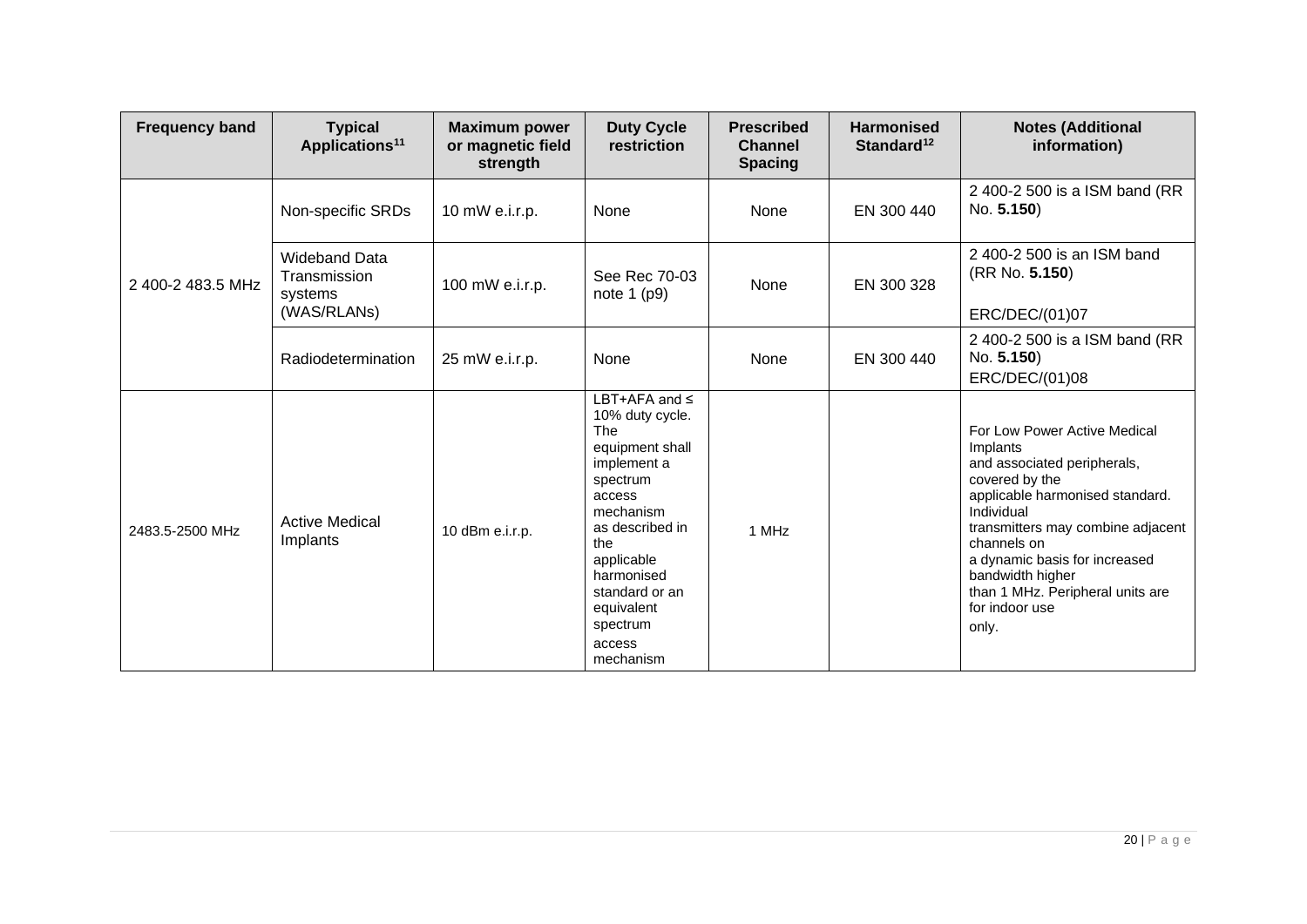| <b>Frequency band</b> | <b>Typical</b><br>Applications <sup>11</sup>                                                            | <b>Maximum power</b><br>or magnetic field<br>strength                            | <b>Duty Cycle</b><br>restriction                                                                  | <b>Prescribed</b><br><b>Channel</b><br><b>Spacing</b> | <b>Harmonised</b><br>Standard <sup>12</sup> | <b>Notes (Additional</b><br>information)                                                                                                                                                   |
|-----------------------|---------------------------------------------------------------------------------------------------------|----------------------------------------------------------------------------------|---------------------------------------------------------------------------------------------------|-------------------------------------------------------|---------------------------------------------|--------------------------------------------------------------------------------------------------------------------------------------------------------------------------------------------|
| 5 150-5 350 MHz       | <b>Wideband Data</b><br>Transmission<br>systems<br>(WAS/RLANs)                                          | 200 mW mean<br>e.i.r.p.<br>See note 4, p9                                        | See notes 1<br>and $3$ (p9)                                                                       | None                                                  | EN 301 893                                  | ECC/DEC/(04)08<br>Restricted to indoor use.<br>The maximum mean e.i.r.p.<br>density shall be limited to<br>10 mW/MHz in any 1 MHz<br>band<br>For RLANs Resolution 229<br>(WRC-19) applies. |
| 5470-5725 MHz         | <b>Wideband Data</b><br>Transmission<br>systems<br>(WAS/RLANs)                                          | 250 mWe.r.p                                                                      | See notes 1<br>and $3$ (p9)                                                                       | <b>None</b>                                           | EN 301 893                                  | ECC/DEC/(04)08<br>Indoor as well as outdoor use<br>allowed. The maximum mean<br>e.i.r.p. density shall be limited<br>to 50 mW/MHz in any 1 MHz<br>band                                     |
| 5 725-5 875 MHz       | Wideband data<br>transmission<br><b>BFWA</b> is limited to<br>5725 - 5850 MHz (to<br>protect satellite) | PTP/PTMP: max<br>mean e.i.r.p = $4 W$<br>Mesh/AP-MP: max<br>mean $e.i.r.p = 2 W$ |                                                                                                   |                                                       | EN 302 502                                  | ISM band (RR No. 5.150)<br>One of the main bands for<br>wideband data transmission<br>and BFWA (incl. Wi-Fi in<br>laptops, cell phones, etc.)<br>ECC/REC(06)04 refers                      |
| 5725-5875 MHz         | Tracking, Tracing<br>and Data Acquisition                                                               | 400 mW e.i.r.p.<br>Adaptive<br>Power Control (APC)<br>required                   | Adequate<br>spectrum<br>sharing<br>mechanisms<br>(e.g. DFS and<br>DAA)<br>shall be<br>implemented | $\geq$ 1 MHz and $\leq$<br>20<br><b>MHz</b>           |                                             |                                                                                                                                                                                            |
| 5 725-5 875 MHz       | Non-specific SRDs                                                                                       | 25 mW e.i.r.p.                                                                   | None                                                                                              | None                                                  | EN 300 440                                  |                                                                                                                                                                                            |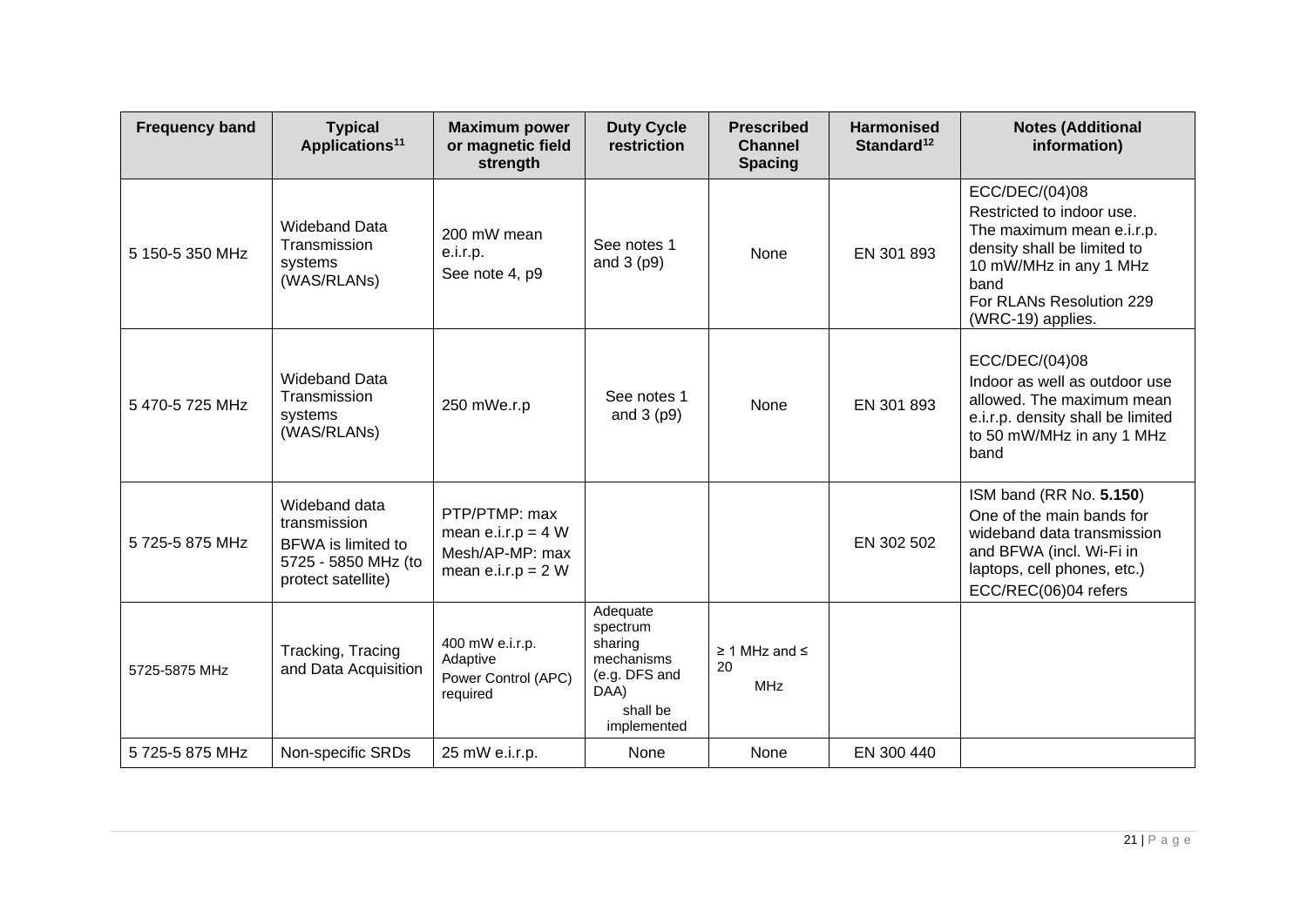| <b>Frequency band</b> | <b>Typical</b><br>Applications <sup>11</sup> | <b>Maximum power</b><br>or magnetic field<br>strength | <b>Duty Cycle</b><br>restriction                                        | <b>Prescribed</b><br><b>Channel</b><br><b>Spacing</b> | <b>Harmonised</b><br>Standard <sup>12</sup> | <b>Notes (Additional</b><br>information)                                                                                                                                                                                                |
|-----------------------|----------------------------------------------|-------------------------------------------------------|-------------------------------------------------------------------------|-------------------------------------------------------|---------------------------------------------|-----------------------------------------------------------------------------------------------------------------------------------------------------------------------------------------------------------------------------------------|
| 5795-5805 MHz         | <b>RTTT</b>                                  | 2 W e.i.r.p.<br>8 W e.i.r.p.                          | None                                                                    | None                                                  | EN 300 674                                  | ECC/DEC/(02)01<br>Note 10                                                                                                                                                                                                               |
| 5 805-5 815 MHz       |                                              |                                                       | None                                                                    | None                                                  | EN 300 674                                  | ECC/DEC/(02)01<br>For this band, an individual<br>licence is required in the EU<br>Note 10                                                                                                                                              |
| 24.00-24.25 GHz       | Non-specific SRDs                            | 100 mW e.i.r.p.                                       | None                                                                    | None                                                  | EN 300 440                                  | ISM band (RR No. 5.150)                                                                                                                                                                                                                 |
|                       | Radiodetermination                           | 100 mW e.i.r.p.                                       | None                                                                    | None                                                  | EN 300 440                                  |                                                                                                                                                                                                                                         |
|                       | RTTT (24.05-24.075<br>GHz)                   | 100 mW e.i.r.p.                                       | None                                                                    |                                                       | EN 300 440                                  | For vehicle radars                                                                                                                                                                                                                      |
|                       | RTTT(24.075-24.15<br>GHz)                    | $0.1$ m $W$ e.i.r.p.                                  | None                                                                    |                                                       | EN 300 440                                  | For vehicle radars                                                                                                                                                                                                                      |
| 24.15-24.25 GHz       | <b>RTTT</b>                                  | 100 mW e.i.r.p.                                       | None)                                                                   |                                                       | EN 300 440                                  | For vehicle radars.<br>The spectrum access and<br>mitigation requirement are<br>given for devices mounted<br>behind a bumper. If mounted<br>without a bumper, the<br>requirement should be<br>3µs/40kHz maximum dwell<br>time every 3ms |
|                       |                                              | 100 mW e.i.r.p.                                       | $\leq$ 1ms/40kHz<br>dwell<br>time every<br>40 <sub>ms</sub><br>(note 1) |                                                       | EN 300 440                                  | The spectrum access and<br>mitigation requirement is given<br>for devices mounted either<br>behind a bumper or mounted<br>without a bumper                                                                                              |
|                       |                                              |                                                       | None                                                                    |                                                       | EN 300 440                                  | For vehicle radars                                                                                                                                                                                                                      |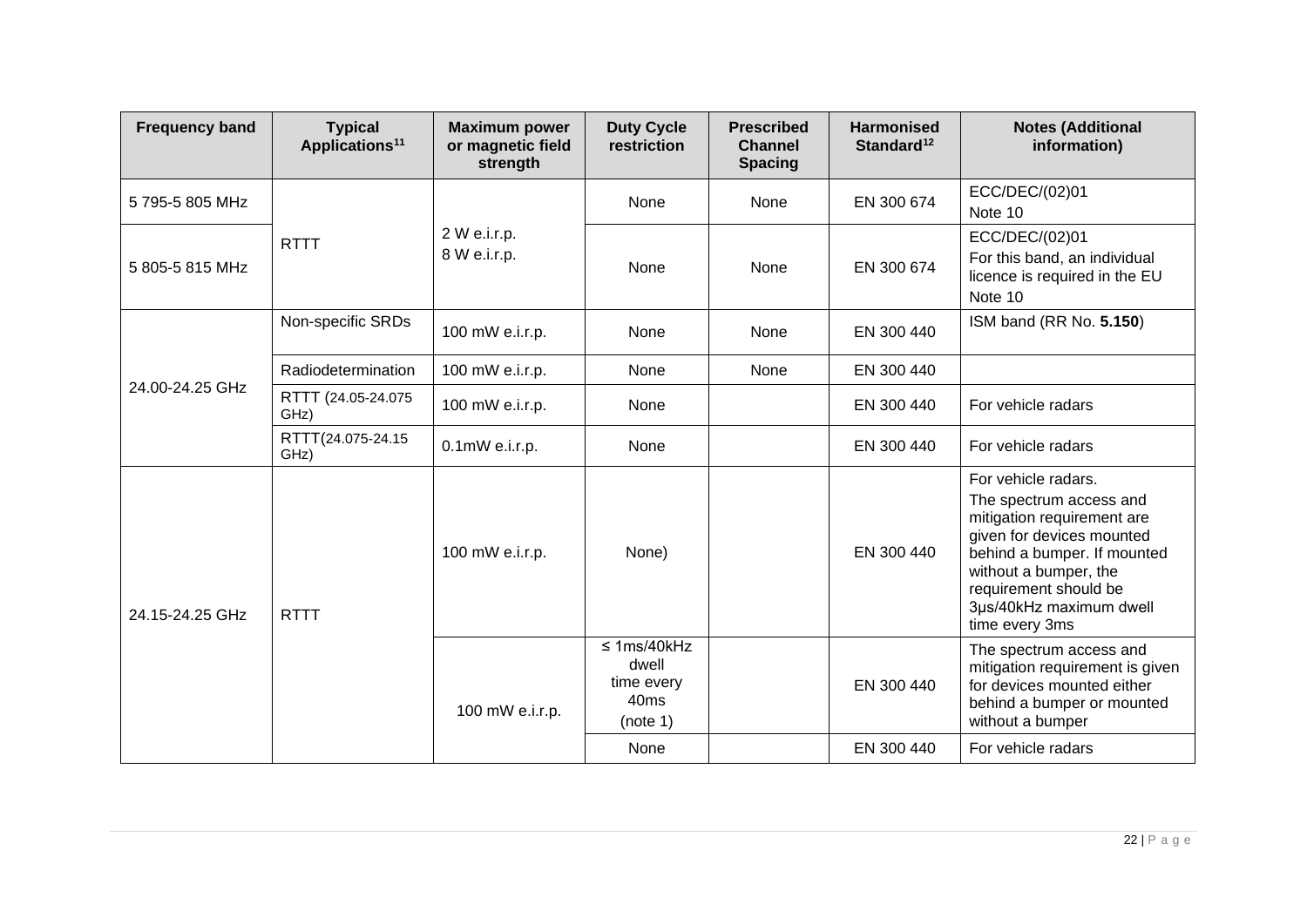| <b>Frequency band</b> | <b>Typical</b><br>Applications <sup>11</sup> | <b>Maximum power</b><br>or magnetic field<br>strength         | <b>Duty Cycle</b><br>restriction | <b>Prescribed</b><br><b>Channel</b><br><b>Spacing</b> | <b>Harmonised</b><br>Standard <sup>12</sup> | <b>Notes (Additional</b><br>information)                                                                                                                                               |
|-----------------------|----------------------------------------------|---------------------------------------------------------------|----------------------------------|-------------------------------------------------------|---------------------------------------------|----------------------------------------------------------------------------------------------------------------------------------------------------------------------------------------|
| 57-64 GHz             | Non-Specific SRDs                            | 100 mW e.i.r.p. 10<br>mW output<br>power                      | None                             |                                                       |                                             |                                                                                                                                                                                        |
| 61.0-61.5 GHz         | Non-specific SRDs                            | 100 mW e.i.r.p.                                               | None                             | None                                                  |                                             | ISM band (RR No. 5.138)                                                                                                                                                                |
| 76-77 GHz             | <b>RTTT</b>                                  | 55 dBm peak<br>e.i.r.p.                                       | None                             | None                                                  | EN 301 091                                  | ECC/DEC/(02)01<br>Power level 55 dBm peak<br>power e.i.r.p. 50 dBm average<br>power - 23.5 dBm average<br>power for<br>pulse radar only<br>Vehicle and infrastructure radar<br>systems |
| 77-81 GHz             | Automotive Short-<br>Range Radars            |                                                               |                                  |                                                       | EN 302 264                                  |                                                                                                                                                                                        |
| 122-122.25 GHz        | Non-Specific SRDs                            | 10 dBm/250MHz<br>e.i.r.p. -48<br>dBm/MHz at >30°<br>elevation | None                             | None                                                  |                                             |                                                                                                                                                                                        |
| 122.25-123 GHz        | Non-Specific SRDs                            | 100 mW e.i.r.p.                                               | None                             | None                                                  |                                             |                                                                                                                                                                                        |
| 244-246 GHz           | Non-Specific SRDs                            | 100 mW e.i.r.p.                                               | None                             | None                                                  |                                             |                                                                                                                                                                                        |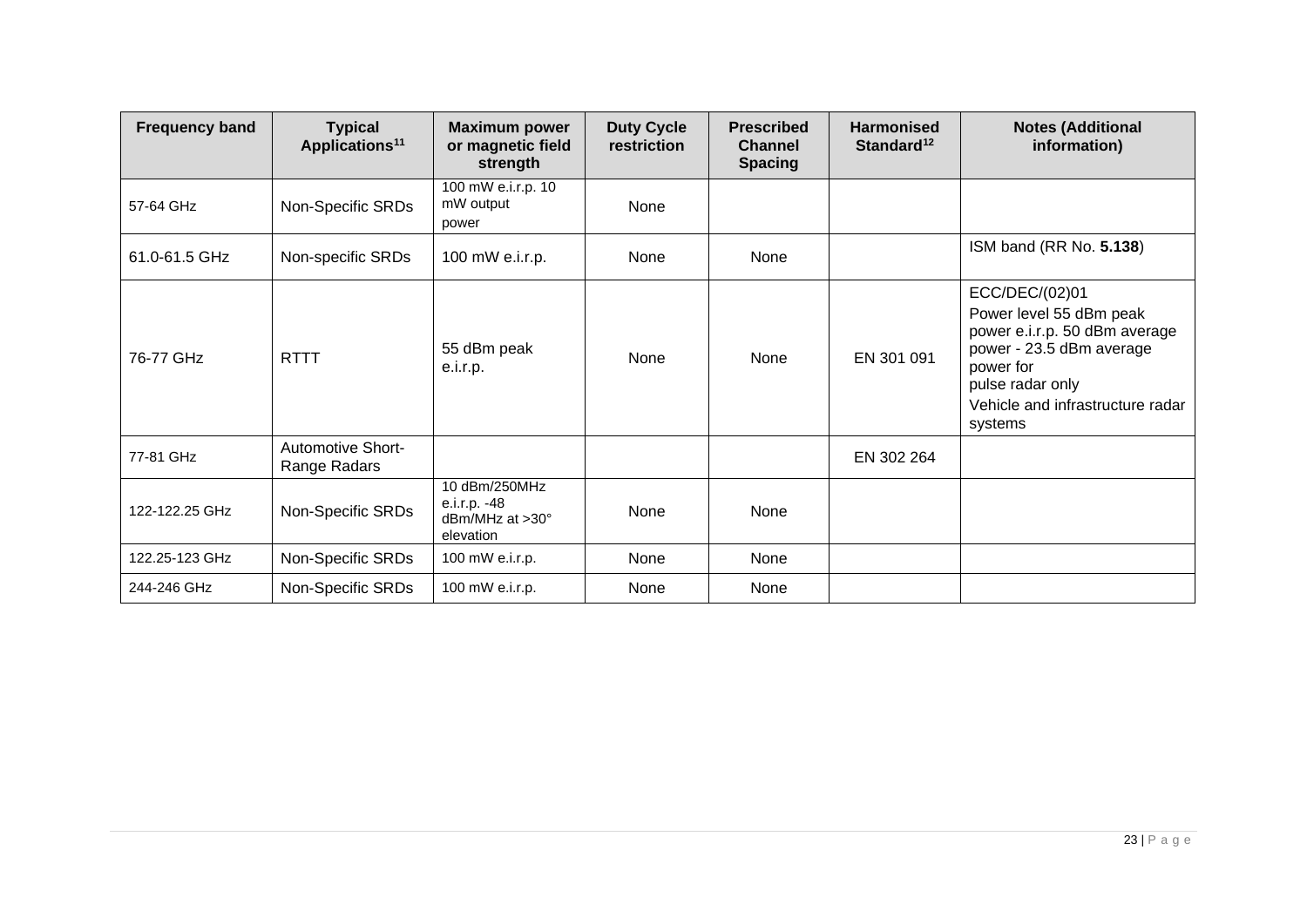#### **7. Footnotes**

- 7.1. **Note 1:** When either duty cycle, Listen-Before-Talk (LBT) or equivalent technique applies then it shall not be user-dependent/adjustable and shall be guaranteed by appropriate technical means. For LBT devices without Adaptive Frequency Agility (AFA), or equivalent techniques, the duty cycle limit applies. For any type of frequency-agile device, the duty cycle limit applies to the total transmission unless LBT or equivalent technique is used.
- 7.2. **Note 2:** Audio and video applications are allowed provided that a digital modulation method is used with a maximum bandwidth of 300 kHz. Analogue and digital voice applications are allowed with a maximum bandwidth of ≤ 25 kHz.
- <span id="page-23-0"></span>7.3. **Note 3:** The preferred channel spacing is 100 kHz allowing for a subdivision into 50 kHz or 25 kHz.
- 7.4. **Note 4:** Sub-bands for alarms are excluded (see ERC/REC 70-03 Annex 7).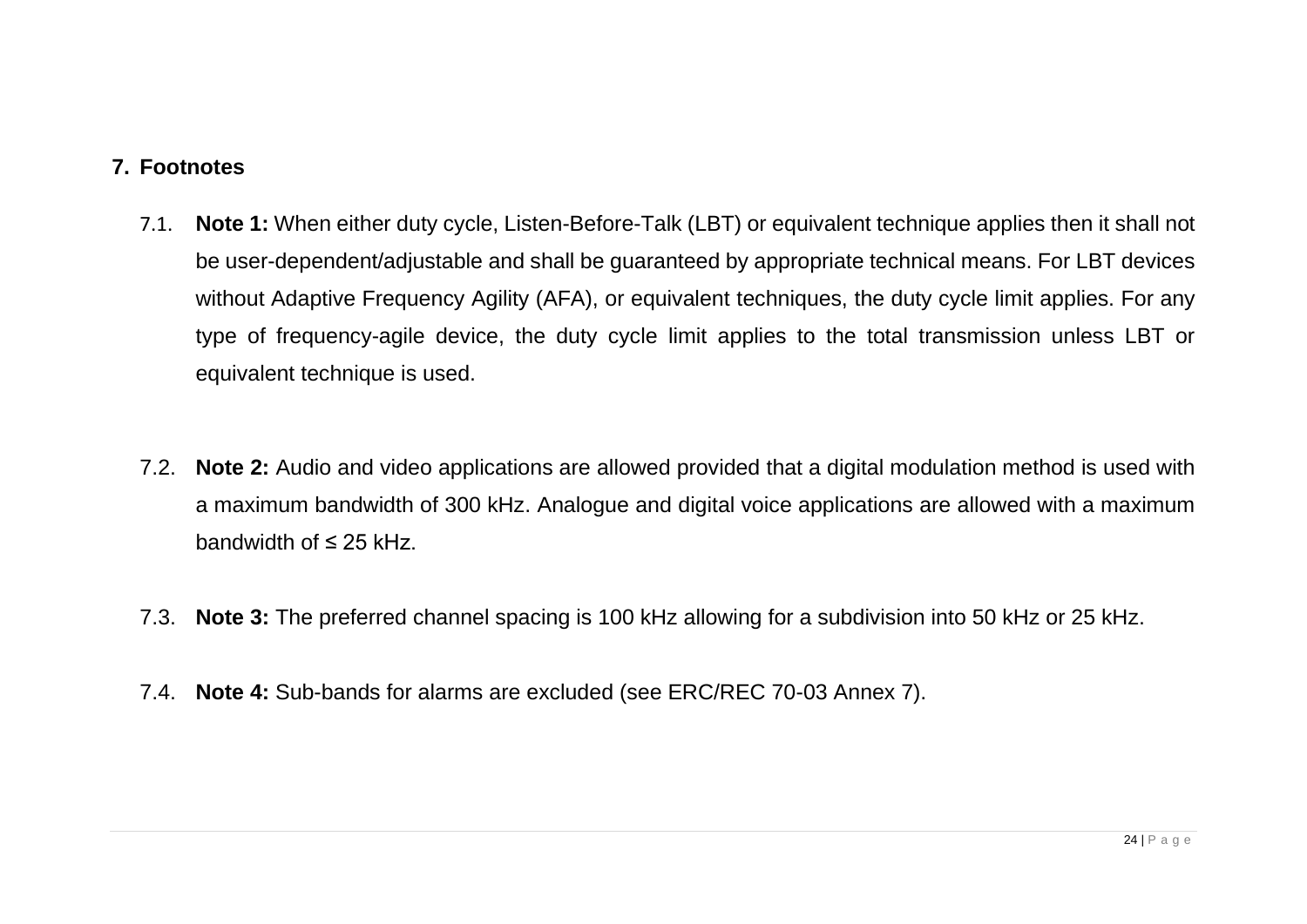- 7.5. **Note 5:** Audio and video applications are excluded. Analogue or digital voice applications are allowed with a maximum bandwidth ≤ 25 kHz and with spectrum access technique such as LBT or equivalent. The transmitter shall include a power output sensor controlling the transmitter to a maximum transmit period of 1 minute for each transmission.
- 7.6. **Note 6:** Duty cycle may be increased to 1% if the band is limited to 865-868 MHz.
- 7.7. **Note 7:** For other wide-band modulation than FHSS and DSSS with a bandwidth of 200 kHz to 3 MHz, duty cycle can be increased to 1% if the band is limited to 865-868 MHz and power to ≤10 mW e.r.p.
- 7.8. **Note 8:** The power density can be increased to +6.2 dBm/100 kHz and -0.8 dBm/100 kHz, if the band of operation is limited to 865-868 MHz and 865-870 MHz respectively.
- 7.9. **Note 9:** Certain channels may be occupied by RFID operating at higher powers (See Annex 11 for further details). To minimise the risk of interference from RFID, SRDs should use LBT with AFA or observe suitable separation distances. (In the high power RFID channels typically these may vary from 918 m (indoor) to 3.6 km (rural outdoor). In the remaining 2.2 MHz, where tags at -20 dBm e.r.p. occupy the spectrum, this may vary from 24 m (indoor) to 58 m (rural outdoor)). The adjacent frequency bands below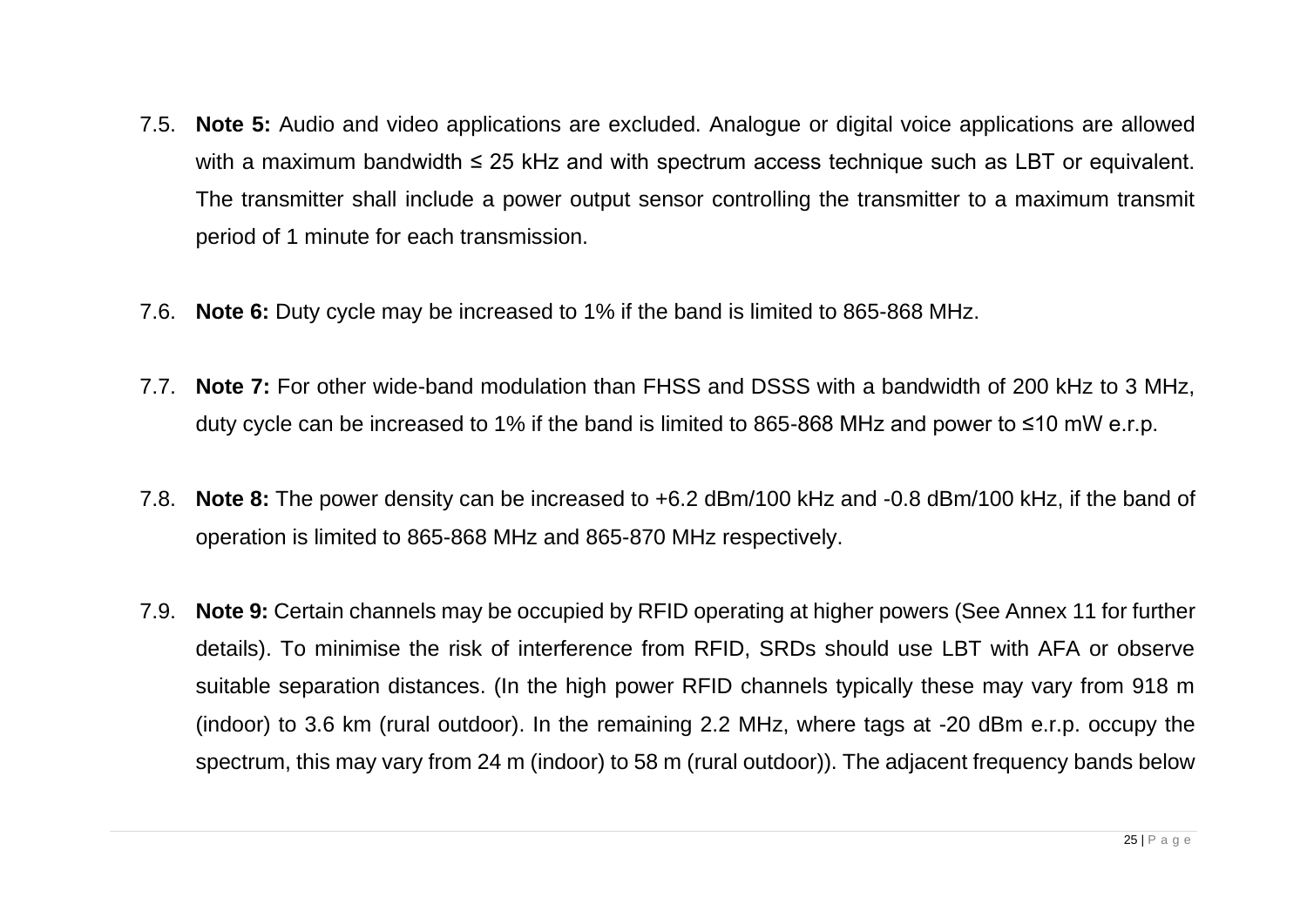862 MHz and above 870 MHz may be used by high power systems. Manufacturers should take this into account in the design of equipment and choice of power levels.

- 7.10. **Note 10:** The frequency band 5795-5805 MHz is intended for road to vehicle systems, particularly (but not exclusively) road toll systems. The frequency bands 5795-5805 MHz and 5805-5815 MHz are recommended for 5 MHz channel spacing systems with the frequencies: 5797.5 MHz, 5802.5 MHz, 5807.5 MHz and 5812.5 MHz. For 10 MHz channel spacing systems 5800 MHz and 5810 MHz. 5805 - 5815 MHz on a national basis for multi-lane road junctions, particularly, but not exclusively road toll systems. The use of 8 W e.i.r.p. allows for 1 Mbit/s in accordance with ETSI standard ES 200 674-1. 2W e.i.r.p. allows for 500 kbit/s downlink and 250 kbit/s uplink in accordance with EN 300 674-1 and for low data rates (31 kbit/s) in accordance with EN 300 674-2.
- 7.11. **Note 11:** RFIDs operating in the frequency sub-band 119-135 kHz shall meet the spectrum mask given in EN 300 330. This will permit a simultaneous use of the various sub-bands within the range 90 – 148.5 kHz.
- 7.12. **Note 12:** To assist enforcement authorities any emissions due to the RFID device when measured outside of the building at a distance of 10 metres shall not exceed the equivalent field strength for a 500 mW RFID device mounted outside the building when measured at the same distance. Where a building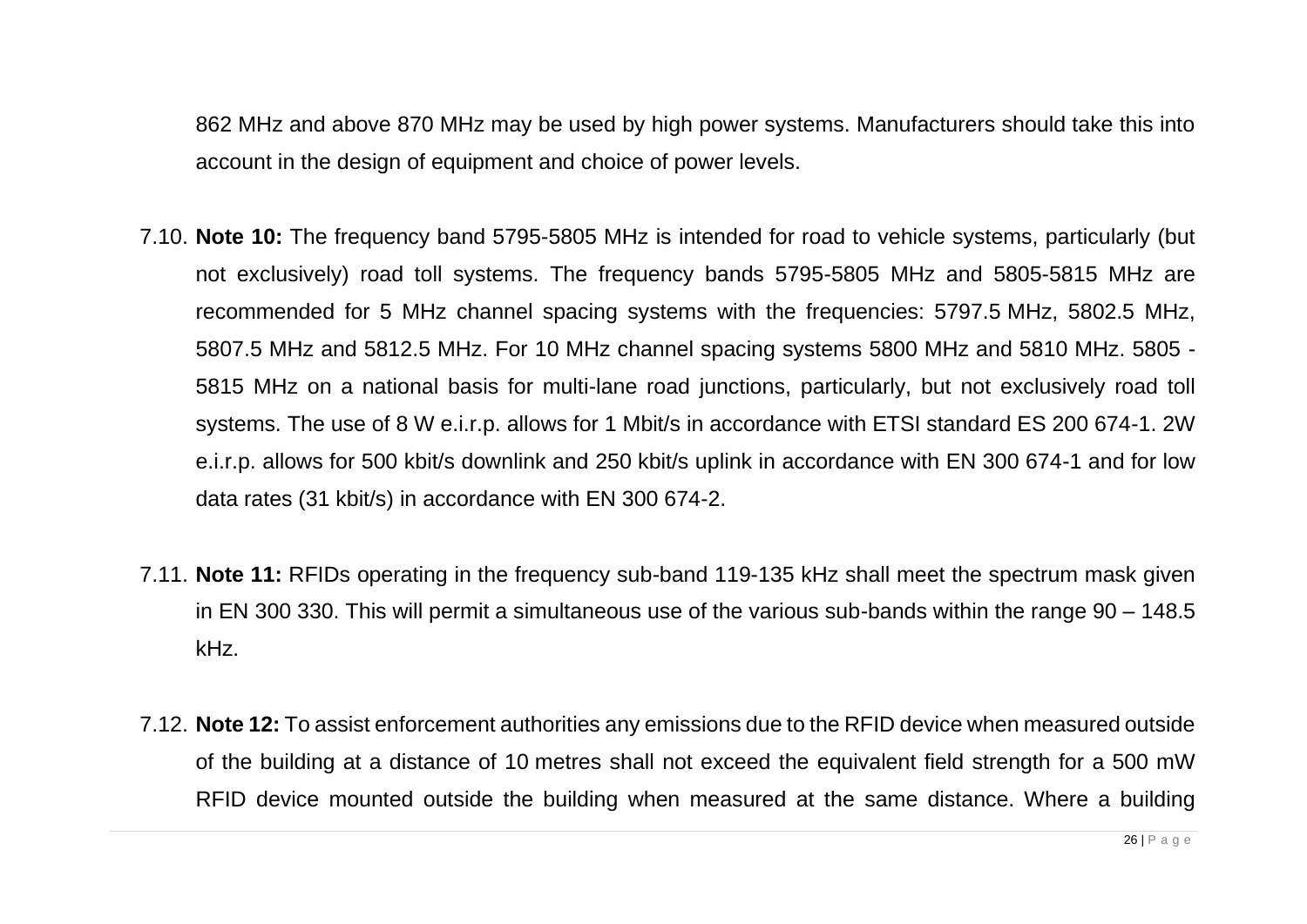consists of a number of premises, such as shops within a shopping arcade or Mall then the measurements shall be referenced to the boundary of the user's premises within the building. In addition, antenna beamwidth limits shall be observed as described in the standard EN 300 440. In addition, for an RFID device which can exceed 500 mW, the device should be fitted with an automatic power control to reduce the radiated power below 500 mW; this automatic power control shall guarantee the reduction of the power to a maximum of 500 mW in cases where the device is moved and used outside the boundary of the user's building or premises as described above.

- 7.13. **Note 13:** Channel centre frequencies are 864.9 MHz + (0.2 MHz \* channel number). The available channel numbers for each sub-band are:
- a) Band 865.0-865.6 MHz channel numbers 1 to 3
- b) Band 865.6-867.6 MHz channel numbers 4 to 13
- c) Band 867.6-868.0 MHz channel numbers 14 to 15
	- 7.13.1. The same equipment is allowed to operate in several sub-bands. Frequency hopping or other spread spectrum techniques shall not be used.
	- 7.13.2. In Tanzania spectrum above 869 MHz is used for CDMA-2000 and is not available for SRDs.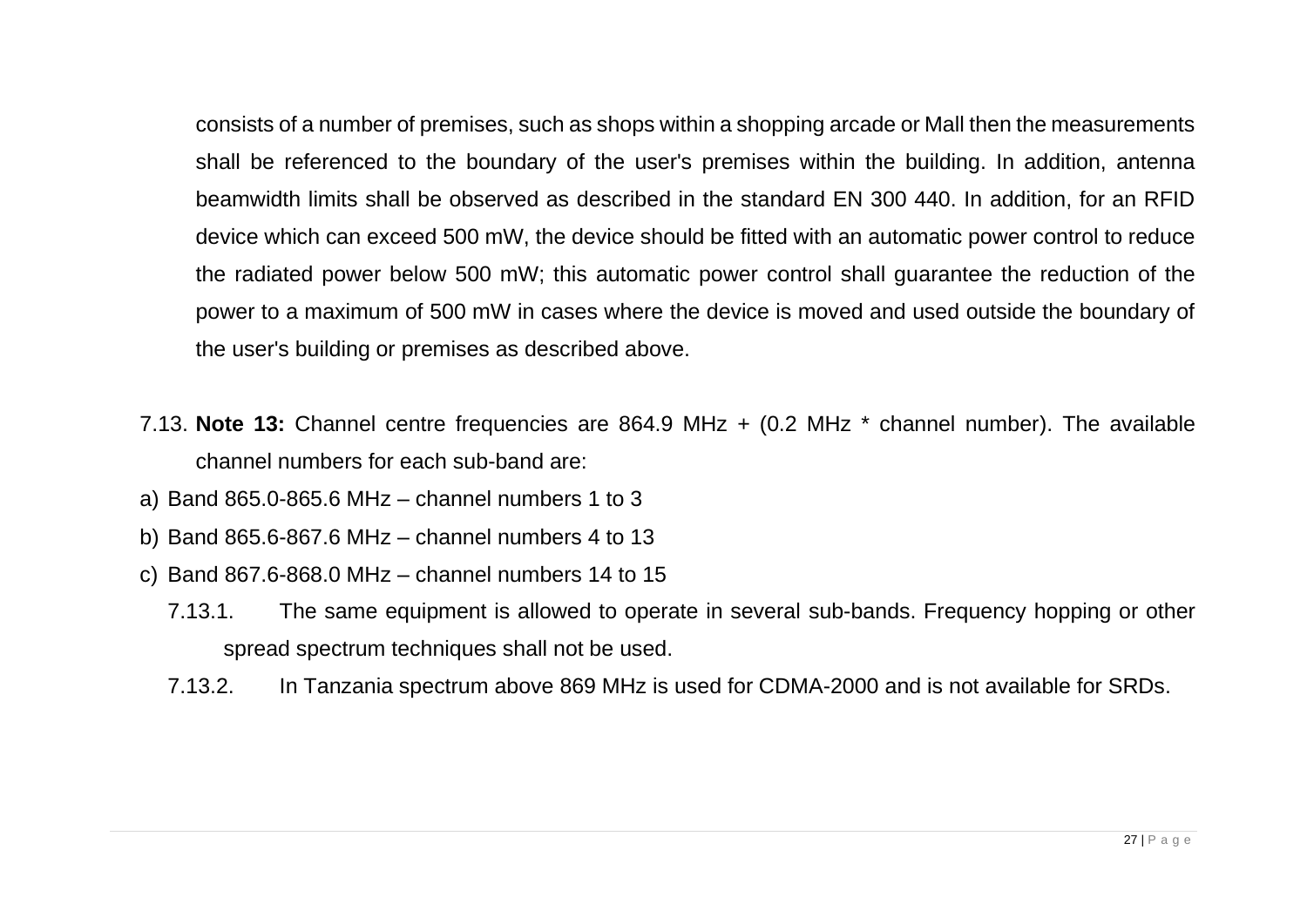### <span id="page-27-0"></span>**8. ANNEXURE B: DEFINITIONS**

- 8.1. This annexure contains definitions of various SRD devices and is taken mostly from ITU-R Report SM.2153.
- 8.2. **Broadband radio local area networks:** Broadband radio local area networks (RLANs) were conceived in order to replace physical cables for the connection of data networks within a building, thus providing a more flexible and, possibly, a more economic approach to the installation, reconfiguration and use of such networks within the business and industrial environments.
- 8.3. **Cordless telephone system:** A system consisting of two transceivers, one of which is a base station that connects to the public switched telephone network (PSTN) and the other a mobile unit that communicates directly with the base station. Transmissions from the mobile unit are received by the base station and transferred to the PSTN. Information received from the PSTN is transmitted by the base station to the mobile unit.
- 8.4. **General alarms:** The use of radiocommunication for indicating an alarm condition at a distant location.
- 8.5. **Inductive applications:** Inductive loop systems are communication systems based on magnetic fields generally at low RF frequencies. Inductive applications include for example car immobilizers, car access systems or car detectors, animal identification, alarm systems, item management and logistic systems, cable detection, waste management, personal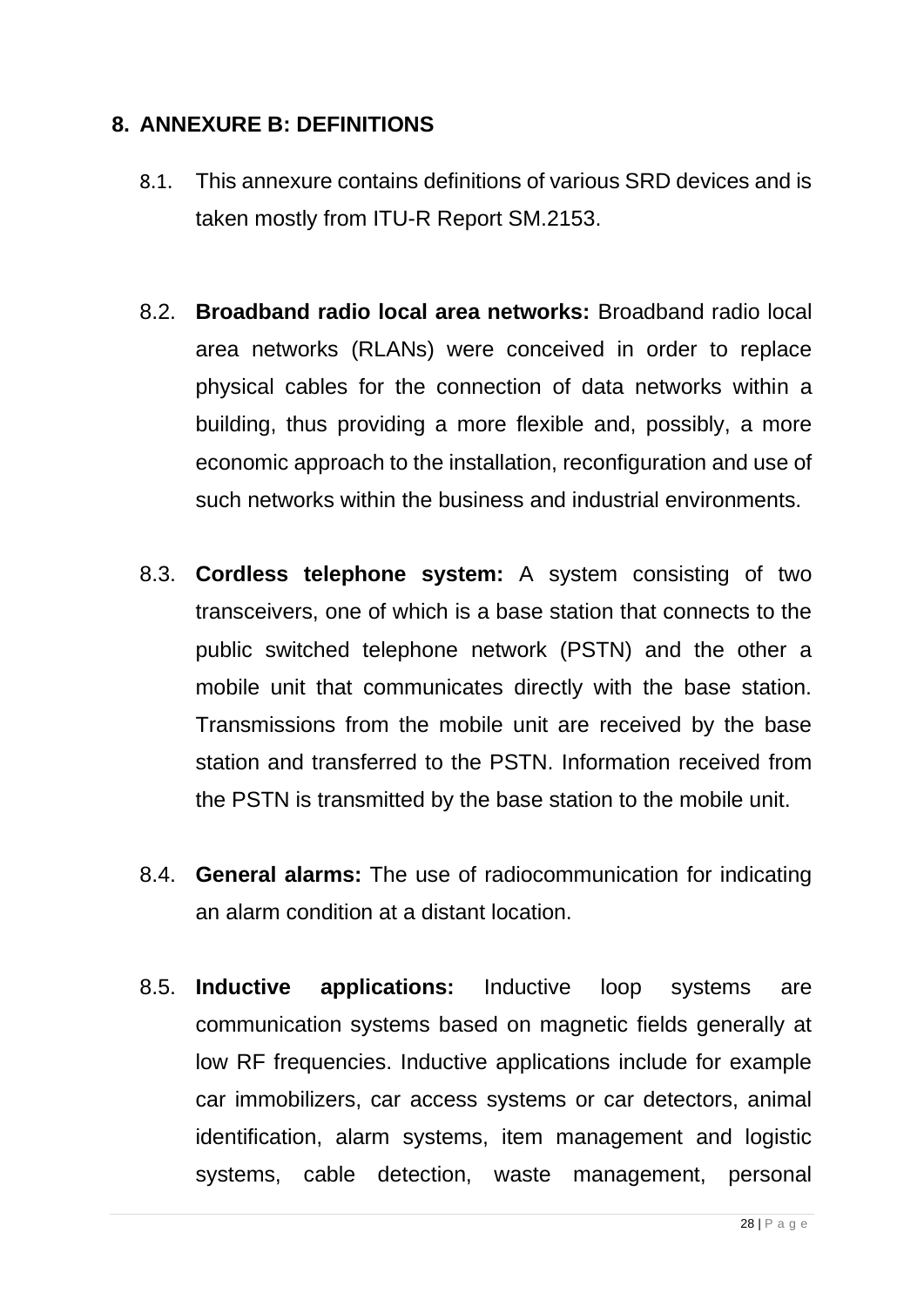identification, wireless voice links, access control, proximity sensors, anti-theft systems including RF anti-theft induction systems, data transfer to handheld devices, automatic article identification, wireless control systems and automatic road tolling.

- 8.6. **Model control:** Model control covers the application of radio model control equipment, which is solely for the purpose of controlling the movement of the model (toy), in the air, on land or over or under the water surface.
- 8.7. **Non-specific SRDs:** Non-specific SRDs are generally used for telemetry, telecommand, alarms and other similar applications. Radiodetermination applications: SRD radiodetermination applications including SRD radar systems, equipment for detecting movement and alert. Radiodetermination is defined as the determination of the position, velocity and/or other characteristics of an object, or the obtaining of information relating to these parameters, by means of the propagation properties of radio waves.
- 8.8. **Radio microphones:** Radio microphones (also referred to as wireless microphones or cordless microphones) are small, low power (50 mW or less) unidirectional transmitters designed to be worn on the body, or hand held, for the transmission of sound over short distances for personal use. The receivers are more tailored to specific uses and may range in size from small hand units to rack mounted modules as part of a multichannel system.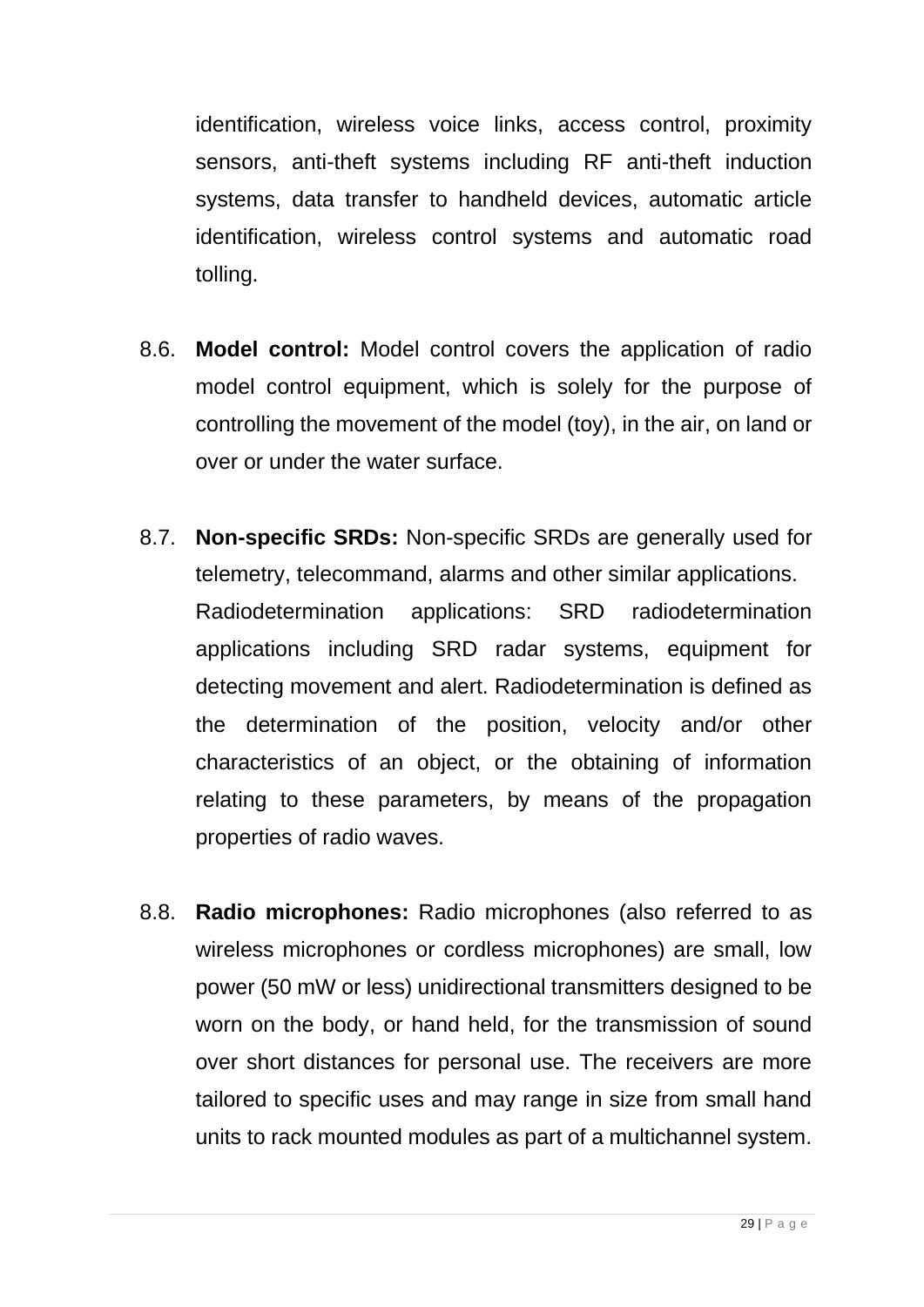- 8.9. **RFID system:** An RFID system is an automatic identification and data capture system comprising one or more RFID readers (interrogators) and one or more RFID tags (transponders) in which data transfer is achieved by means of suitably modulated inductive or radiating electromagnetic energy. A tag is attached to the item to be identified, and a transmitter/receiver unit interrogates the tag and receives identification data back from the tag. RFID devices are considered active if they are self-powered (i.e. they contain their own batteries and are always on) and passive if they receive power from an external source (i.e. radio frequencies transmitted by readers).
- 8.10. **RFID tag:** An RFID tag is any transponder plus the information storage mechanism attached to the object.

RF (radar) level gauges: RF level gauges have been used in many industries for many years to measure the amount of various materials, primarily stored in an enclosed container or tank. The industries in which they are used are mostly concerned with process control. These SRDs are used in facilities such as refineries, chemical plants, pharmaceutical plants, pulp and paper mills, food and beverage plants, and power plants among others. All of these industries have storage tanks throughout their facilities where intermediate or final products are stored, and which require level measurement gauges. Radar level gauges may also be used to measure the level of water of a river (e.g. when fixed under a bridge) for information or alarm purposes. Level gauges using an RF electromagnetic signal are insensitive to pressure, temperature, dust, vapours, changing dielectric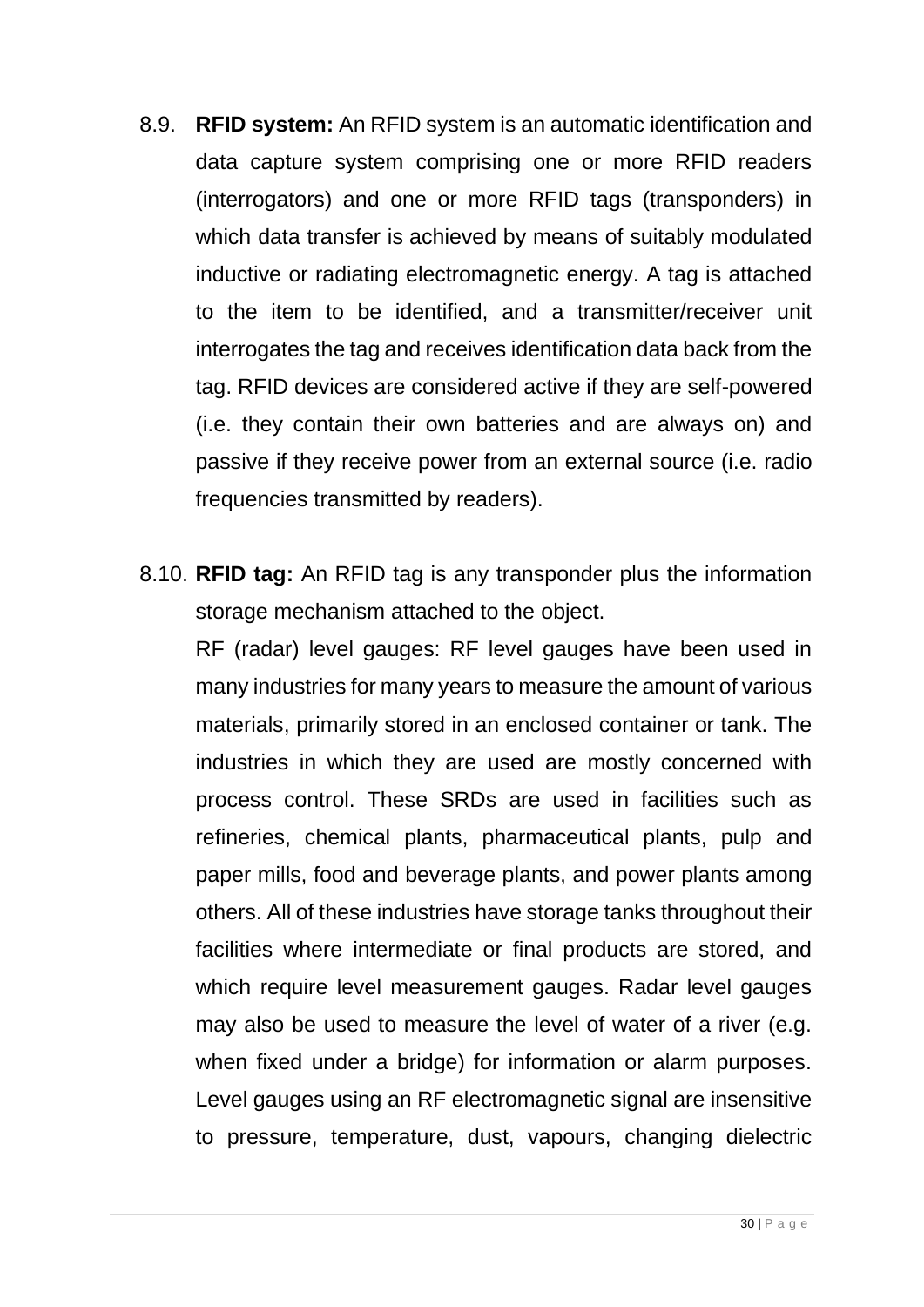constant and changing density. The types of technology used in RF level gauge products include:

- − pulsed radiating; and
- − frequency modulated continuous wave (FMCW).
- 8.11. **Road transport and traffic telematics (RTTT)<sup>14</sup>:** RTTT systems are defined as systems providing data communication between two or more road vehicles and between road vehicles and the road infrastructure for various information-based travel and transport applications, including automatic toll-collection, route and parking guidance, collision avoidance and similar applications.
- 8.12. **Short-range devices:** The term short-range radio device is intended to cover radio transmitters which provide either unidirectional or bidirectional communication and which have low capability of causing interference to other radio equipment. Such devices are permitted to operate on a non-interference and nonprotected basis. SRDs use either integral, dedicated or external antennas and all types of modulation and channel pattern can be permitted subject to relevant standards or national regulations.
- 8.13. **Social alarms:** The social alarm service is an emergency assistance service intended to allow people to signal that they are in distress and allow them to receive the appropriate assistance. The service is organized as any assistance network, generally with a team available on a 24 h basis in a station where

<sup>&</sup>lt;sup>14</sup> RTTT is also referred to as dedicated short-range communications for transport information and control systems (TICSs).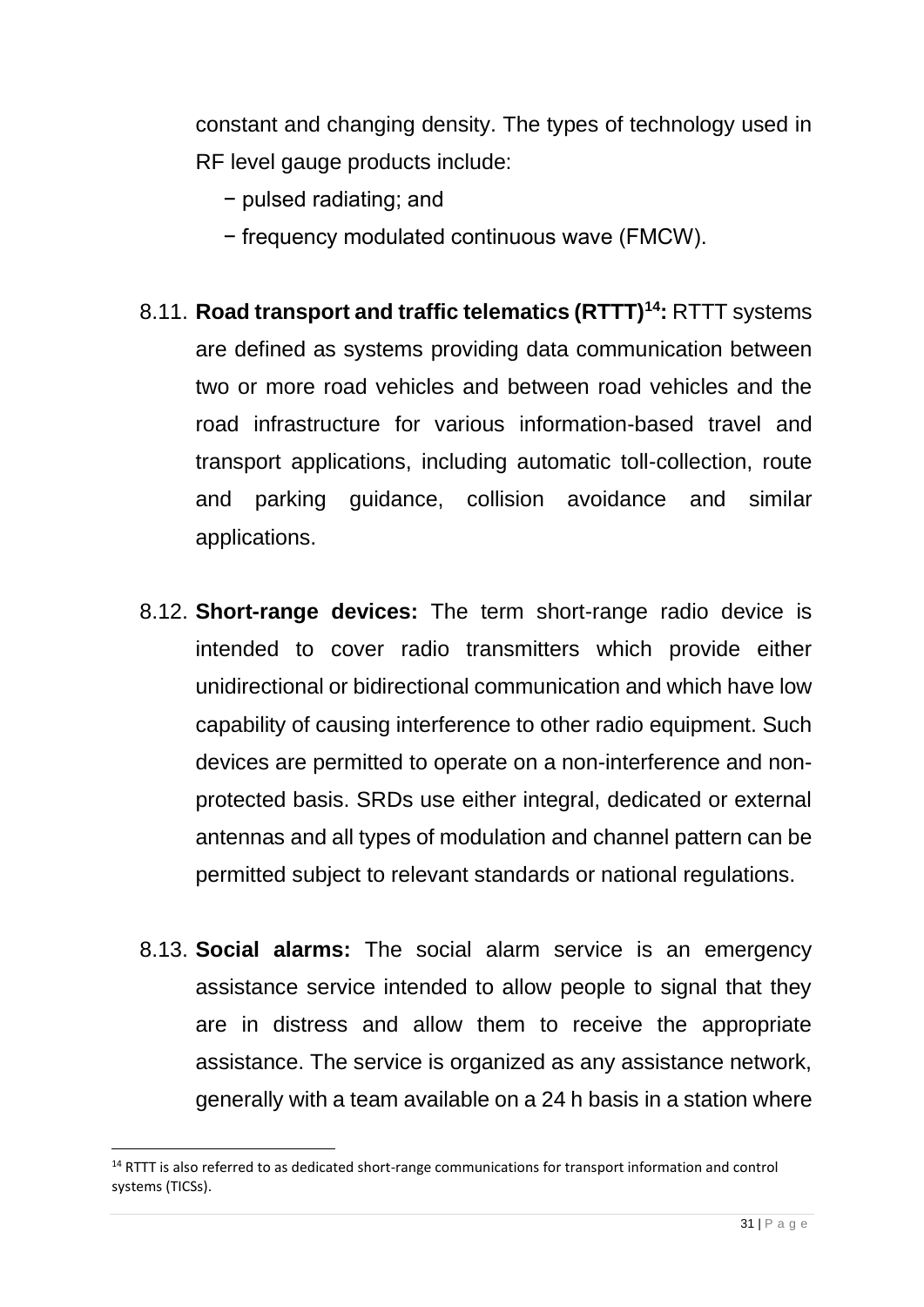alarm signals are received and appropriate steps are taken to provide the required assistance (calling a doctor, the fire brigade, etc.). The alarm is usually sent via the telephone line, automatic dialling being ensured by fixed equipment (local unit) connected to the line. The local unit is activated from a small portable radio device (trigger) worn by the individual. Social alarm systems are typically designed to provide as high a level of reliability as is practically feasible. For radio systems, the interference risk would be limited if frequencies were reserved for their exclusive use.

- 8.14. **Telecommand:** The use of radiocommunication for the transmission of signals to initiate, modify or terminate functions of equipment at a distance.
- 8.15. **Telemetry:** The use of radiocommunication for indicating or recording data at a distance.
- 8.16. **Voice and video**: In connection with SRDs, voice covers applications like walkie-talkie, baby monitoring and similar use.
- 8.17. **Ultra low power active medical implant (ULP-AMI):** The ULP-AMIs are part of a medical implant communication systems (MICS) for use with implanted medical devices, like pacemakers, implantable defibrillators, nerve stimulators, and other types of implanted devices. The MICS uses transceiver modules for radiofrequency communication between an external device (referred to as a programmer/controller) and a medical implant placed within a human or animal body. MICS equipment is used only under the direction of a physician or other duly authorized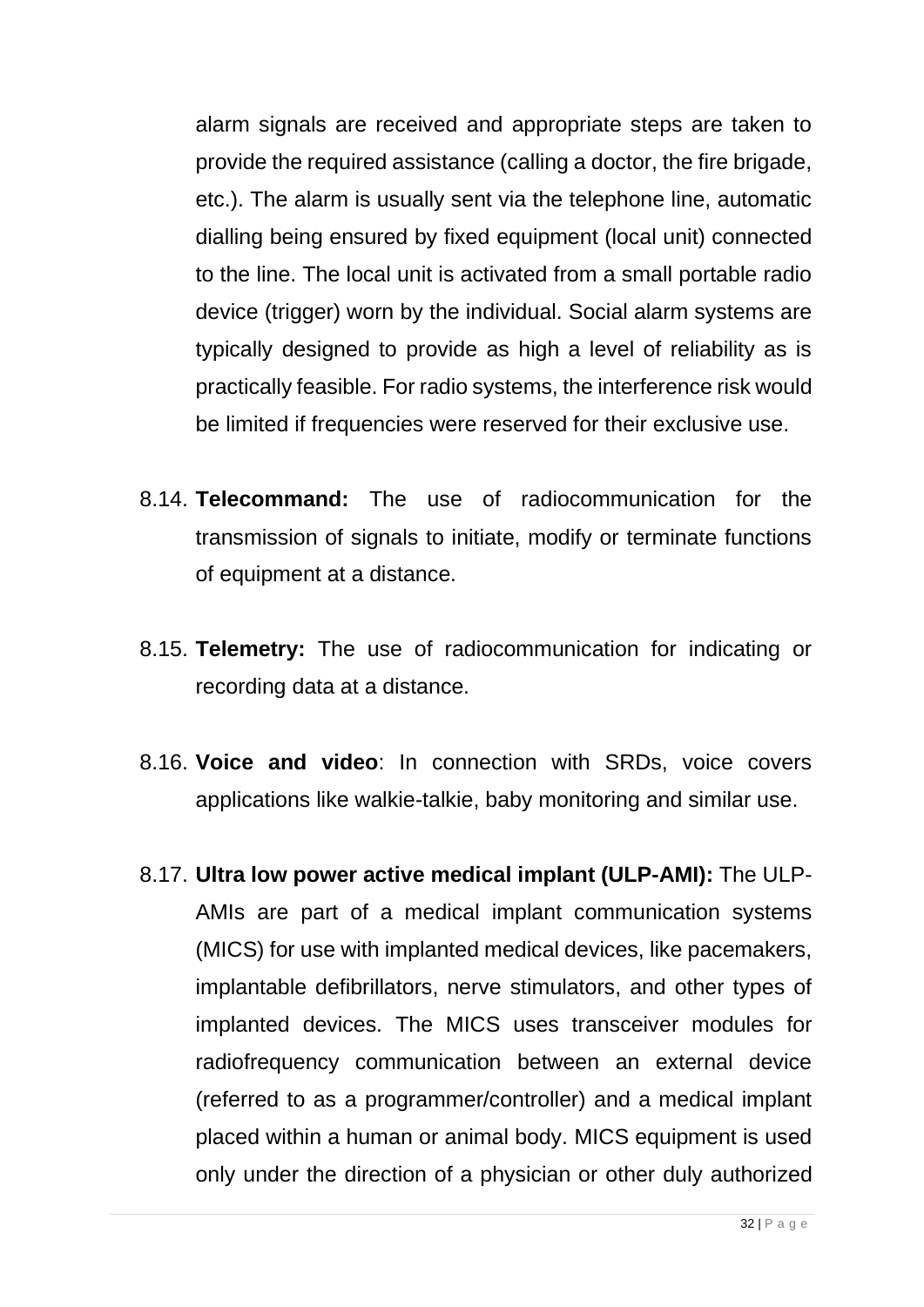medical professional. The duration of these links is limited to the short periods of time necessary for data retrieval and reprogramming of the medical implant related to patient welfare.

8.18. **Wireless audio applications:** Applications for wireless audio systems include the following: cordless loudspeakers, cordless headphones, cordless headphones for portable use, i.e. portable compact disc players, cassette decks or radio receivers carried on a person, cordless headphones for use in a vehicle, for example for use with a radio or mobile telephone, etc. in-ear monitoring, for use in concerts or other stage productions. Systems should be designed in such a way that in the absence of an audio input no RF carrier transmission shall occur.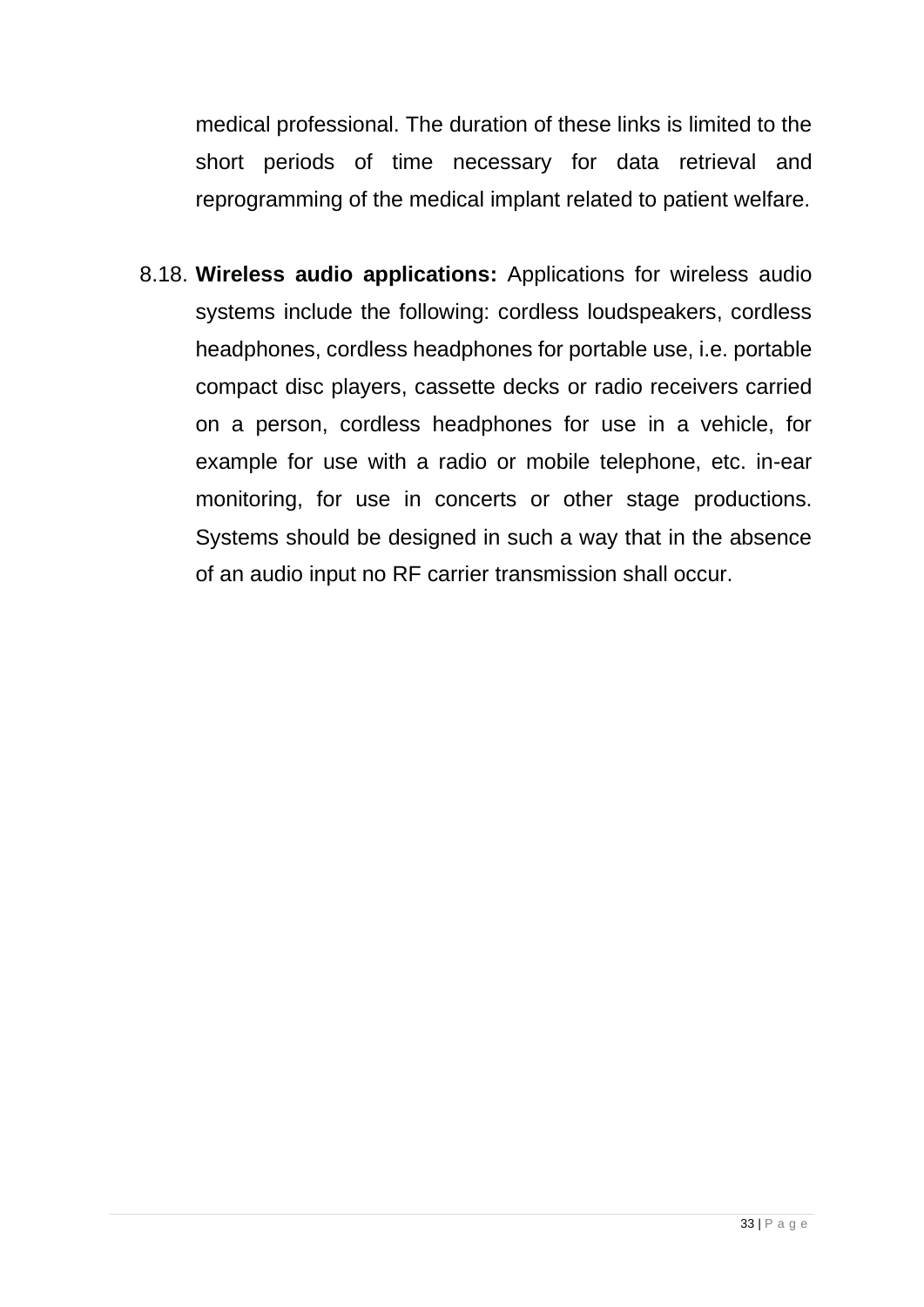### <span id="page-33-0"></span>**9. ANNEXURE C: ETSI STANDARDS<sup>15</sup>**

- 9.1. **EN 300 220:** Electromagnetic compatibility and Radio spectrum Matters (ERM); Short Range Devices (SRD); Radio equipment to be used in the 25 MHz to 1000 MHz frequency range with power levels ranging up to 500 mW; Part 3: Harmonised EN covering essential requirements under article 3.2 of the R&TTE Directive.
- 9.2. **EN 300 330:** Electromagnetic compatibility and Radio spectrum Matters (ERM); Short Range Devices (SRD); Radio equipment in the frequency range 9 kHz to 25 MHz and inductive loop systems in the frequency range 9 kHz to 30 MHz; Part 2: Harmonised EN under article 3.2 of the R&TTE Directive.
- 9.3. **EN 300 440:** Electromagnetic compatibility and Radio spectrum Matters (ERM); Short range devices; Radio equipment to be used in the 1 GHz to 40 GHz frequency range; Part 2: Harmonised EN under article 3.2 of the R&TTE Directive.
- 9.4. **EN 300 328:** Electromagnetic compatibility and Radio spectrum Matters (ERM); Wideband Transmission systems; Data transmission equipment operating in the 2.4 GHz ISM band and using spread spectrum modulation techniques; Part 2: Harmonised EN covering essential requirements under article 3.2 of the R&TTE Directive

<sup>&</sup>lt;sup>15</sup> The list of ETSI standards are complete according to ERC/REC 70-03; the unused standards will be deleted once agreed at workshop (additional SRDs could be added)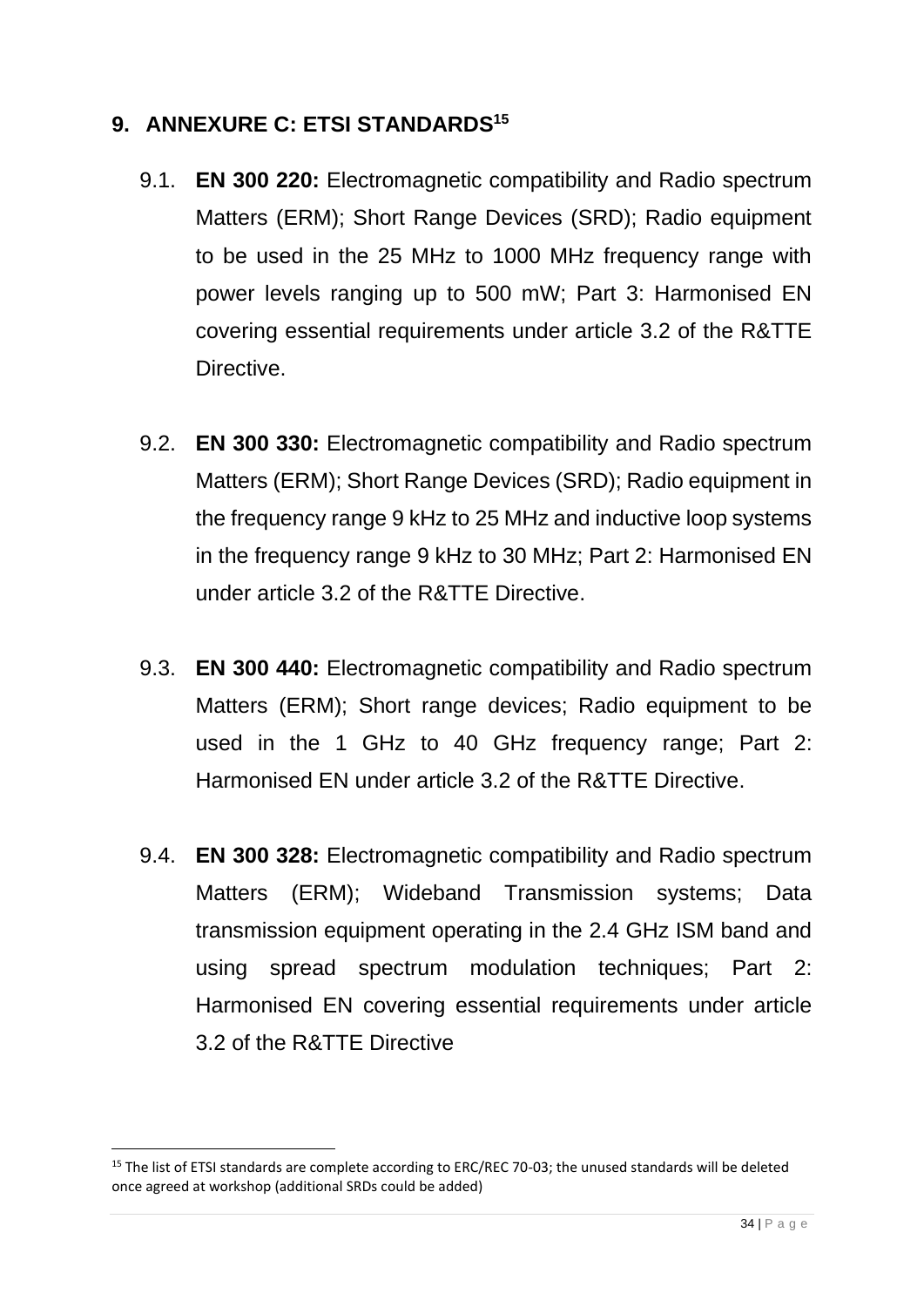- 9.5. **EN 300 674:** Electromagnetic Compatibility and Radio Spectrum Matters (ERM); Road Transport and Traffic Telematics (RTTT); Technical characteristics and test methods for Dedicated Short Range Communication (DSRC) transmission equipment (500 kbit/s / 250 kbit/s) operating in the 5.8 GHz Industrial, Scientific and Medical (ISM) band.
- 9.6. **EN 301 091:** Electromagnetic Compatibility and Radio Spectrum Matters (ERM); Road Transport and Traffic Telematics (RTTT); Technical characteristics and test methods for radar equipment operating in the 76 GHz to 77 GHz band.
- 9.7. **EN 301 357:** Electromagnetic compatibility and Radio spectrum Matters (ERM); Analogue cordless wideband audio devices using integral antennas operating in the CEPT recommended 863 MHz to 865 MHz frequency range; Part 2: Harmonised EN under article 3.2 of the R&TTE Directive.
- 9.8. **EN 301 839:** Electromagnetic compatibility and Radio spectrum Matters (ERM); Radio equipment in the frequency range 402 MHz to 405 MHz for Ultra Low Power Active Medical Implants and Accessories; Part 2: Harmonised EN covering essential requirements of article 3.2 of the R&TTE Directive.
- 9.9. **EN 301 893:** Broadband Radio Access Networks (BRAN); 5 GHz high performance RLAN; Harmonised EN covering essential requirements of article 3.2 of the R&TTE Directive.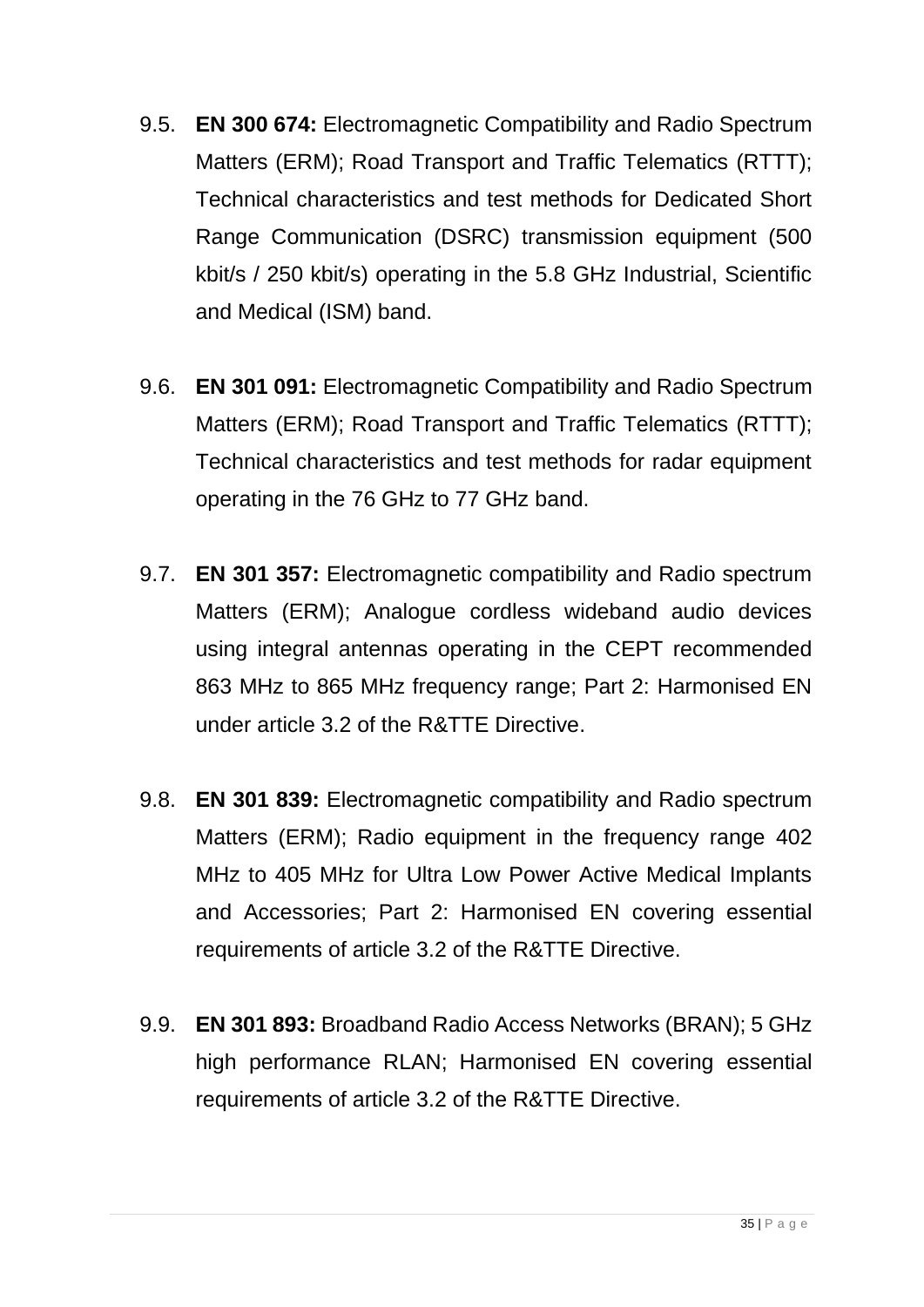- 9.10. **EN 302 195:** Electromagnetic compatibility and Radio spectrum Matters (ERM); Radio equipment in the frequency range 9 kHz to 315 kHz for Ultra Low Power Active Medical Implants (ULP-AMI) and accessories; Part 1: Technical characteristics and test methods
- 9.11. **EN 302 208:** Electromagnetic compatibility and Radio spectrum Matters (ERM); Radio Frequency Identification Equipment operating in the band 865 MHz to 868 MHz with power levels up to 2 W; Part 2: Harmonised EN under article 3.2 of the R&TTE **Directive**
- 9.12. **EN 302 291:** Close Range Inductive Data Communication equipment operating at 13.56 MHz; Part 2: Harmonised EN under article 3.2 of the R&TTE Directive.
- 9.13. **EN 302 372:** Electromagnetic compatibility and Radio spectrum Matters (ERM); Short Range Devices (SRD); Equipment for Detection and Movement; Tanks Level Probing Radar (TLPR) operating in the frequency bands 5.8 GHz, 10 GHz, 25 GHz, 61 GHz and 77 GHz.
- 9.14. **EN 302 537:** Electromagnetic compatibility and Radio spectrum Matters (ERM); Short Range Devices (SRD); Ultra Low Power Medical Data Service Systems operating in the frequency range 401 MHz to 402 MHz and 405 MHz to 406 MHz.
- 9.15. **ES 200 674:** Electromagnetic compatibility and Radio spectrum Matters (ERM); Road Transport and Traffic Telematics (RTTT); Part 1: Technical characteristics and test methods for High Data